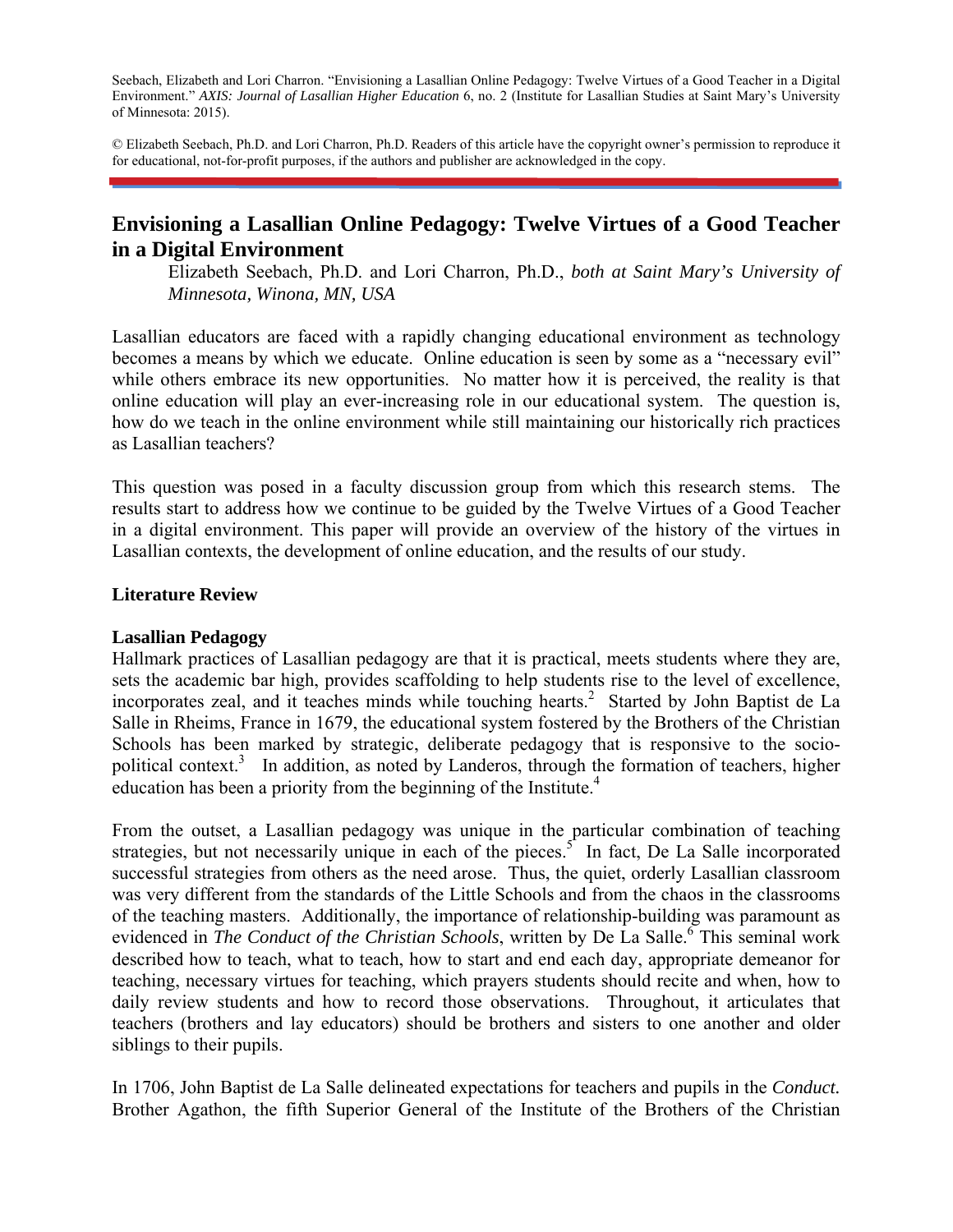Schools, updated the "principles and maxims" of De La Salle and offered *The Twelve Virtues of a Good Master* (1785), nearly 100 years after the first publication. Throughout the history of the Christian Brothers' work, the description of *The Twelve Virtues* has been regularly updated to reflect the practice of the day.<sup>7</sup>

Further, De La Salle discussed formation of new teachers from the very beginning. New teachers needed to know their material, cultivate relationships as brothers and sisters of their colleagues and their pupils, practice the virtues of a good teacher, and love teaching. $8$  The method for formation included a description very similar to the twelve virtues necessary for teaching students.

It is this rich history that prompted this research to consider the importance of the twelve virtues in online environments. Similar to Lasallian educators of the past, adaptation to the cultural landscape is essential. However, when one thinks of a "Lasallian educator," rarely does one think of a person behind a computer interacting with students online. More often, we envision an educator who is fully present, face-to-face with students, participating in and outside the classroom. This "hands on" approach to education is quickly changing with the increase of online education. How then do we reconcile our idyllic picture of the Lasallian educator that of the online educator? More importantly, how do we preserve our core Lasallian traditions while remaining competitive in today's educational markets?

## **Online Education**

Online education is growing in popularity and demand. According to the 2013 Sloan Survey, over 7.1 million learners took at least one online course during the fall 2012 term. This was a  $6.1\%$  increase from the previous year.<sup>9</sup> The student population in online courses is reportedly increasing, despite a decline in traditional courses. The *Chronicle of Higher Education* projects that, by 2020, there won't be enough traditional four year students to sustain current universities' status. It states, "The idyll of four years away from home—spent living and learning and growing into adulthood—will continue to wane. It will still have a place in higher education, but it will be a smaller piece of the overall picture".<sup>10</sup> The four year degree program is projected to be replaced by three and five year (with a remedial first year) programs. According to the 2012 Sloan Report, "The proportion of chief academic leaders that say that online learning is critical to their long-term strategy is at a new high of 69.1 percent".<sup>11</sup> In 2013, 74% of administrators indicated that online learning outcomes were equivalent or better than face-to-face instructions.<sup>12</sup>

Student expectations for higher education are also changing. This generation of college students is a native to the culture of technology. With the exception of the diminishing but still very real exclusion of the poorest, learners in this generation have never been without access to the information stream of technology. In research conducted by Levine and Dean (2012), the college graduating class of 2012 indicated that, when asked about the events that define their generation, three of the five top six events included technology (World Wide Web, cell phones, and Yahoo!). They continue with this anecdotal example,

> When we asked college students how they adapted to the tidal wave of new technology, one explained, 'It's only technology if it happened after you were born.' (At the time, the comment seemed to us a confession of ignorance with the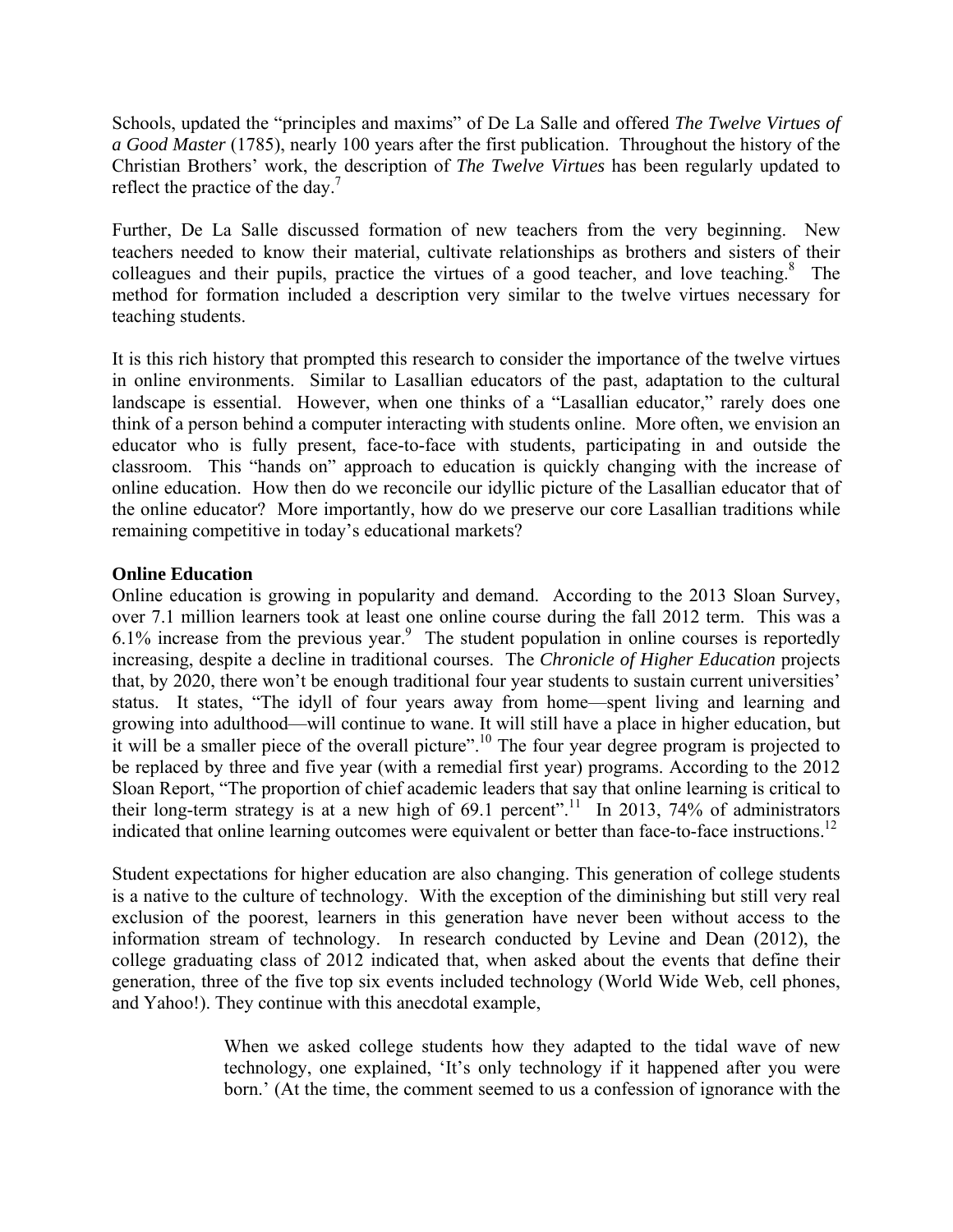potential to someday grace the bumper of a car as opposed to a very wise observation.) If the technology exists before you were born, it's a fact of life, a given. The question would be the equivalent of asking their parents or professors how they adapted to the telephone, radio, or automobile. They didn't have to. These things were just there".<sup>13</sup>

It is not surprising then, that students are increasing their participation in online education. In 2012, thirty-two percent of high school students took at least one course online.<sup>14</sup> Those high school students will enter college with an online expectation. This number is only expected to increase. Additionally, students' financial constraints combined with an increasing need for an undergraduate degree to secure a job, creates an urgency for students to complete their education in a cost-effective manner. Therefore, students will need the convenience and flexibility that online and hybrid courses offer. As the Sloan Report explains, "In other words, the product colleges are offering is in greater demand than ever. But impatience over how slowly colleges are changing is perhaps higher than ever, too. This is reflected in significantly higher enrollment levels at community colleges and for-profit colleges".15

It is apparent that online learning is a secure part of higher education. Learning is, or usually strives to be, central to *all* online curricula in *all* universities. The question, then, is how each university develops its curricula to be unique to that university's mission. Specifically, how does a Catholic university hold true to its traditions within its online education? Although the literature is limited in this area, Gresham suggests that online education can reflect a "divine pedagogy".<sup>16</sup> In a response to Kelsey's (2002) concerns regarding online education in In a response to Kelsey's (2002) concerns regarding online education in theological education,17 he articulates that online education can follow the *General Directory for Catechesis* (1998). He points out that online education is "adaptive" (pp.  $25 - 26$ ) to students' needs, context, culture and learning style.<sup>18</sup> It also creates a learning community and allows for active student participation that can use multi-media information to communicate. He also points out that online education allows opportunities for "divine condescension".<sup>19</sup> He states,

> Perhaps, online education might be seen as reflective of a similar 'academic condescension.' The theologian, from her or his lofty ivory tower with its time honored traditions of classroom lectures and seminars, rather than demanding that students leave home and hearth to climb that tower and join him or her there, condescends to stoop down, via the tools of computer mediated communication, to the student's own humble home. Accommodating oneself to the new digital environment, one adapts one's teaching style to communicate one's wisdom into the student's world.<sup>20</sup>

Arguing further that online education can follow a divine pedagogy, Gresham also suggests that "incarnational pedagogy"<sup>21</sup> is also possible with online education. He writes,

> Critics of online education are correct to emphasize the need for an incarnational pedagogy but they err in focusing such pedagogy on the physical presence of the instructor in the classroom. Rather, according to these catechetical documents, it is the sphere outside the classroom, in the daily life of instructor and students where one should look for the embodiment of divine truth. The instructional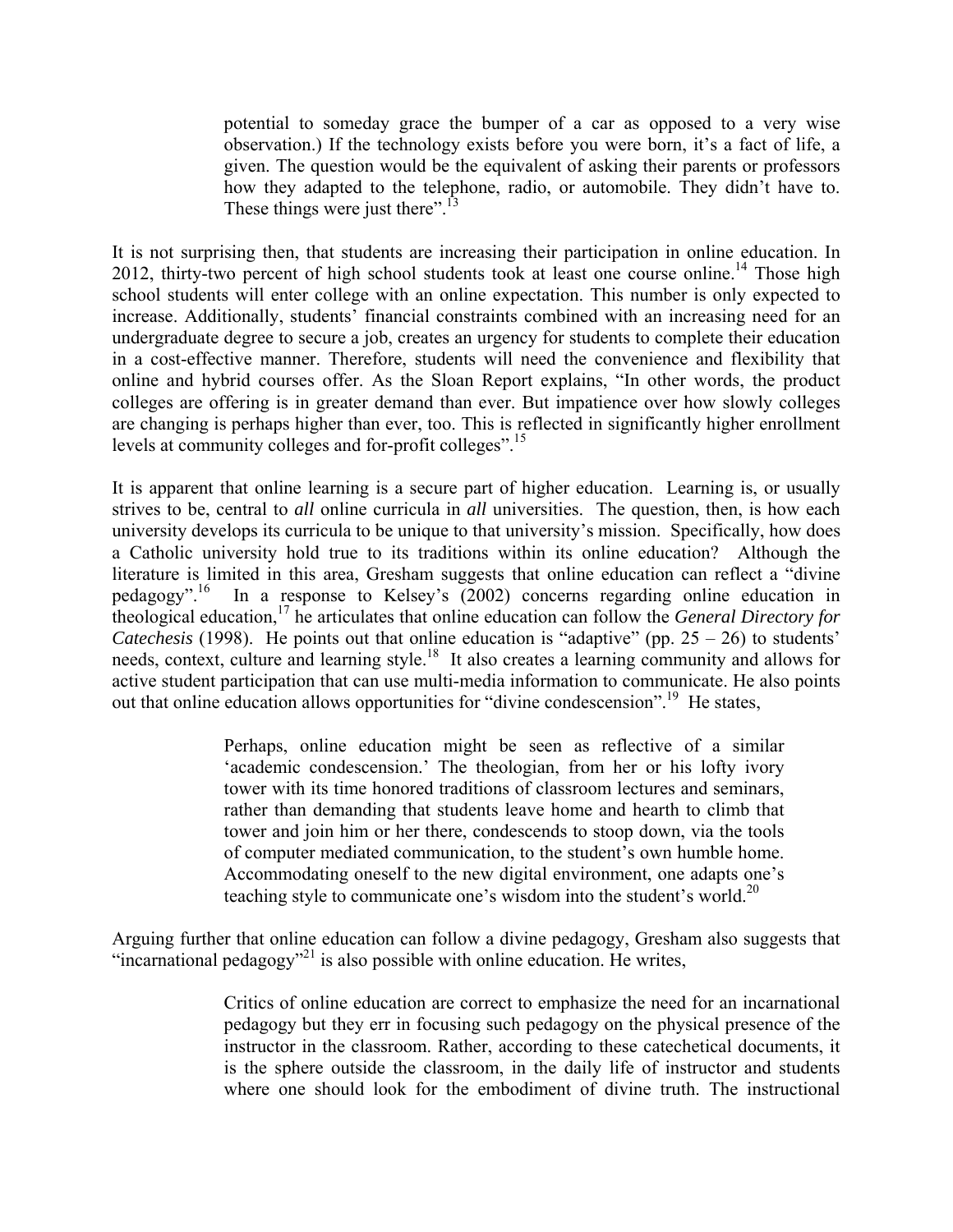environment is less significant. It seems that virtual instruction can be incarnational if it points students toward response to the gospel in their daily lives and if the instructor communicates his or her own lived participation in the truth.<sup>22</sup>

Lowe, Estep and Maddix, protestant authors, echo Gresham's Catholic application of purposeful, faith-driven online pedagogy. In their book, *Best Practices of Online Education: A Guide for Christian Higher Education*, they state, "…our faith perspective should profoundly impact what, how, and why we do *any form* of teaching and learning. Christian education remains Christian by its theological orientation and assumptions, not by the methods of delivery.<sup> $23$ </sup>

How does the Lasallian educational system respond to the changing landscape of education? Besides the obvious "move it or lose it" reaction, the Lasallian system must maintain its core traditions. While faculty and administrators scramble to get classes online, the *value* of a Lasallian education *must not be lost*. Jose Antonio Bowen insists "as competition increases and accountability provides easier ways to comparing outcomes, traditional education will need to provide justification for its added expense<sup>". 24</sup> The Lasallian education is a *value* which we cannot afford (economically or ethically) to lose. Lasallian education provides relational, high quality education based in the belief that each student is a unique child of God. Lasallian educators believe in the transformative power of education. How then, do we translate that into the (inevitable) online classroom?

## **The Present Study**

As our Lasallian Catholic university moved to summer online offerings, we gathered together a group of faculty members and administrators to discuss the implications of this new method of teaching, in light of our mission. What would a Lasallian online pedagogy include? What aspects of best practice in online teaching work for a Lasallian classroom? Which aspects of a Lasallian face-to-face classroom can make the shift to an online format? How will we make this happen?

One of our early steps was to consider *The Twelve Virtues of a Good Teacher*, a body of thought that has been translated at several points in the history of Lasallian pedagogy. Our goal was to consider whether Lasallian practices were possible online and, if found to be possible, to establish our own guide to best practices in this endeavor.

### **Participants**

Eight faculty members, one instructional technology expert, and two administrators at Saint Mary's University of Minnesota, a Lasallian, Catholic University, responded to a call for discussion. Participants included men and women, and faculty ranks included adjunct and assistant, associate, and full professors. Further, most participants had not taught online courses, one participant had experience with online teaching that was not in a Lasallian context, and two participants had experience with teaching graduate level courses in an online environment.

### **Procedure**

An open invitation was extended to faculty and administrators to participate in a discussion group about envisioning an online Lasallian pedagogy. Weekly meetings began and continued throughout that semester. Topics included: whether we should attempt to teach in an online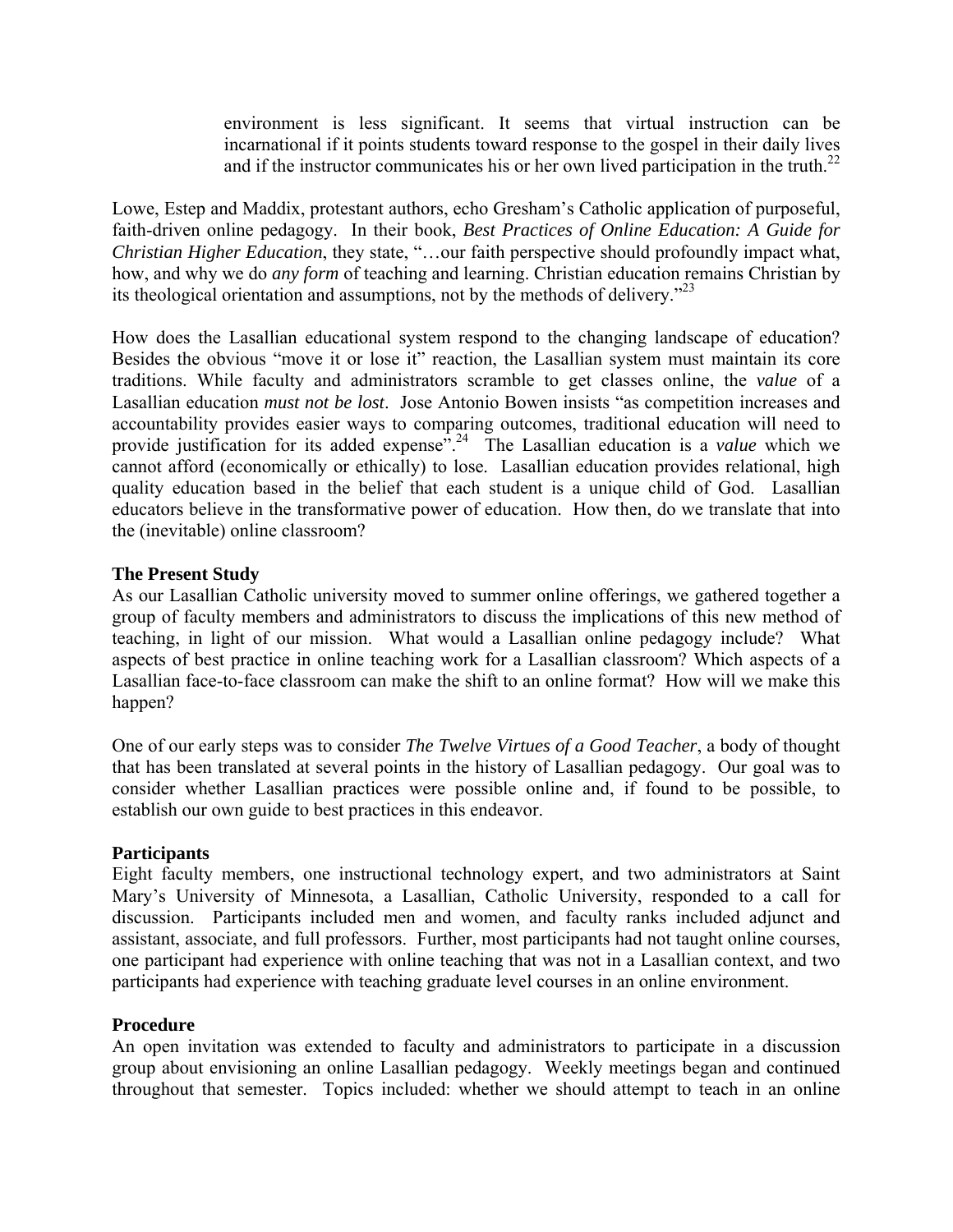environment, the importance of and strategies to create community in a digital world, "best practices" empirical literature, and how online teaching might inform our face-to-face classes.

Three sessions were dedicated to considering the *Twelve Virtues of a Good Teacher* (1785) and translation of those virtues into an online pedagogical framework. Each of the participants was provided digital access to Brother George Van Grieken's 2002 translation of the twelve virtues.<sup>25</sup> Each discussion session focused on consideration of four of the virtues and translation into an online format. Notes were taken at each of these sessions and are the foundation for the results of this study.

## **Results**

The results of these discussions will include Brother George Van Grieken's (2002) summary for each virtue (in quotes) followed by online teaching strategies which may facilitate that virtue. A bulleted summary of the results are presented in Appendix A.

## **I: Gravity (Seriousness)**

"Teachers earn respect by acting with dignity. They cultivate an assured and calming presence."

Technology can, itself, be less than a "calming presence" in a student's life. It can be infuriating, scary, yet essential to their success. Combined with learning new material, the online educational experience can be daunting. The professor, therefore, needs to allow students to know that they see their role as a serious academic endeavor that has been strategically designed and organized to heighten their learning experience. This does not mean that the professor cannot have fun while teaching, but rather, that they see their profession as one of import and that they possess the knowledge on which students will learn. In the online course, this is especially important. Students may come into an online class with perceptions that may influence their expectations, e.g. that the online experience will be easier, harder, more confusing, etc., than traditional courses. The instructor, therefore, should start by clearly articulating the overall strategy in meeting the course objectives with their course design. The instructor may also create a short welcome video for the course that delineates the importance of what students will learn and the professor's credibility. The introduction to and the course itself should engage students in the discipline's discussions that are deeply rooted in scholarly work and wonder. It is also important that a faculty member makes it clear that academic work is different from social venues such as online chatting, texting, Facebook postings, Vining, etc. At minimum, the course introduction and design should convey the expectation that thought processes and writing must reflect the academic process by observing rules of grammar, civility and decorum, and academic rigor marked by quality and purpose.

Throughout the course, the implicit must be explicitly stated to increase the clarity of the course. Expectations, timelines, and grading criteria should all be forthright and clear. Students should also know that their inquiry into deep scholarly meaning is appreciated. In response to student questions, for example, the instructor might respond, "That's a good question. I'm glad you asked," prior to responding to the question. In response to inappropriate discussion, or statements that denigrate the work or growth of others, the professor needs to model gravity and dignity while aiding all of the students in learning how to become a community and how to engage in respectful discourse. It should also be noted that sarcasm and humor can very easily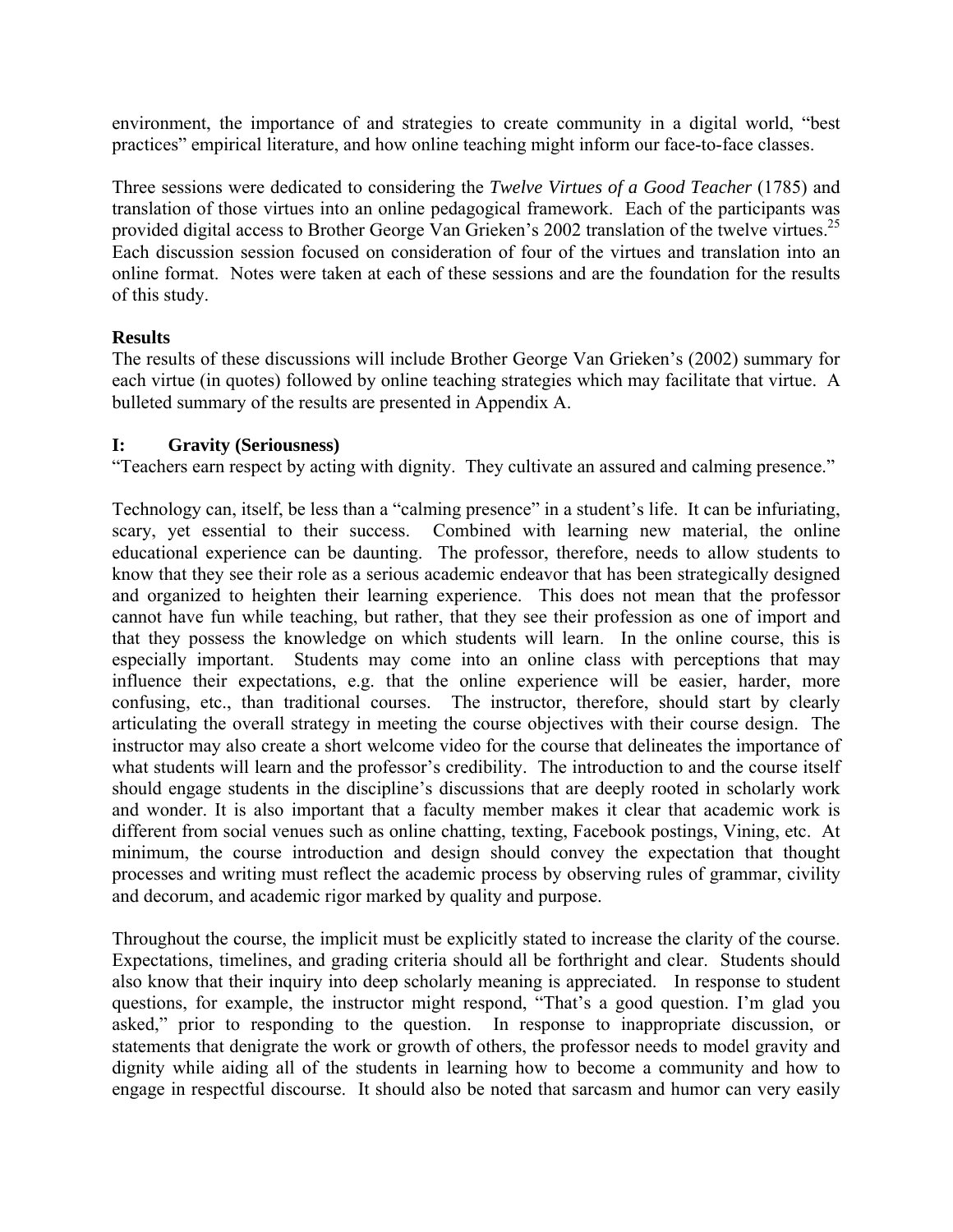be misunderstood online. The use of emoticons sometimes helps but miscommunication can easily occur with their use as well. Clarity of content and intent is key in assuring students.

## **II: Silence**

"The classroom environment should normally be harmonious and quiet, leading to more effective teaching. The teacher will not talk too much.

The online Lasallian professor is charged with creating a learning environment that is harmonious and supportive of each student in order to facilitate the development of the student's own voice. The process of silence can also be used within synchronized chat room discussions. A professor can set up symbolic  $(\sim)$  or literal ("Let's slow down and think for 30 seconds") protocols when chat rooms are moving too fast and prohibiting thoughtful reflection. Synchronized virtual classrooms can become too fast and chaotic as students try to read what is being said while trying to post their own messages.

A professor can initiate "silence" in asynchronous interactions by setting up protocols for discussion board interactions and in email responses. For discussion board protocols, an explicit demonstration of silence could include the faculty member's initial responses to discussion board postings. When responding to postings, the professor can refrain from jumping in with their own ideas or learning agenda. In this instance, silence should be differentiated from absence. To do so, faculty could first comment on the discussion *process* and be silent on the *content*. Students will then be able continue their discussion with each other and pursue their ideas without stopping to consider the professor's "words of wisdom". For example, a professor might need to guide and redirect depth of entries or respectfulness of the community, but be "silent" in the early part of a discussion with respect to content to allow students to explore ideas and find their voices. Clear directions as to how students should respond to others' postings can also be used to promote silence. The directions could include a request that, before posting, students should pause and re-read their response to see if it adequately expresses their ideas and voice. It is important for the online learner to recognize that faster does not necessarily mean better. Planned and explicit pauses, in synchronous and asynchronous interactions, allow for the reflection, ownership, and mindful processes that are to be cultivated in the online classroom.

### **III: Humility**

"We are human. We make mistakes. We therefore never abuse our powers and instead make pupils feel respected."

Professors often demonstrate humility in face-to-face classes. In the Lasallian tradition, faculty often begin class by stating, "Let us remember we are in the holy presence of God." In doing so, the faculty member is acknowledging who they serve -- God and the students who God created. This need not change in an online venue.

Humility is modeled when a professor is able to acknowledge errors and adapt to students' needs. A brief weekly recorded class announcement can be used for commenting on successes and problems, delineating necessary changes and setting the stage for the coming week. During these announcements, a faculty member's tone of voice, posture, and content utilize a good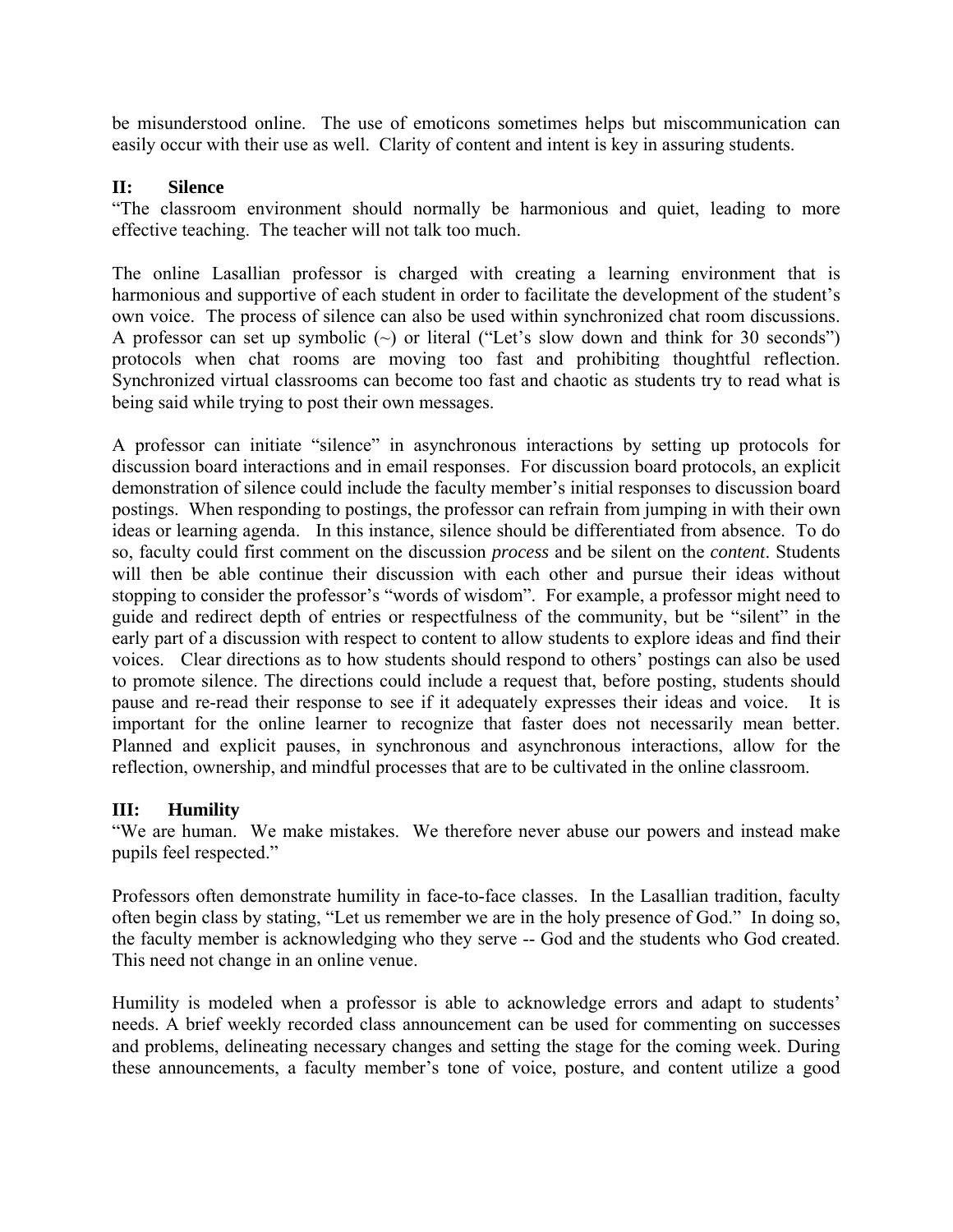opportunity to model humility (and many of the other virtues). Thus, changes in plans convey an awareness of a strategy that did not work and a humble redirection to help each person learn.

Student perception of a power imbalance with faculty should be considered when put into the communication context. For example, to a faculty member answering a question within 24 *hours* is a timely response. However, to a student who views 24 *minutes* as a timely response, 24 hours may appear to be a power play. It is important, then, to set response time expectations to circumvent this perception.

Written feedback is another venue in which misperception can occur. Comments should be written as direct and specific as possible. Remarks such as "unbelievable" or "really?" can be misconstrued as arrogant. Online etiquette should also be considered. For example, an online norm for yelling is typing in capital letters. Faculty should be mindful of word choice, punctuation, and capitalization.

## **IV: Prudence**

"Teachers use their common sense, understanding what they need to do and what they need to avoid when dealing with (students)."

Prudence is informed by the scholarship of teaching and learning ("common sense"). When a pedagogical tool works, this knowledge is shared with others (together and by association). When it does not work, we are humbled and explore alternative methods. The Lasallian educator should be well-versed in the literature which connects them to their community of scholars. These practices become "common sense" as they are embedded in the work. A professor who does not practice prudence, who develops a class and never assesses or revises that class, is limiting the learning environment. As an online instructor, it is important to not only stay current in one's professional discipline, but also in "best practices" regarding online education. Attending conferences about online learning, reading journals and, of course, sharing new information will facilitate this practice.

A prudent professor also knows the importance of building community to facilitate teaching, learning, and transforming. The building of community is two-fold. One, the professor should establish a strong presence – as leader and as a human being. This can be done by writing, Skyping, or creating audiovisual recordings in ways that illuminate the professor's persona. This allows students to establish a relationship with the instructor. Two, the professor should develop a collaborative atmosphere. This can be done within the course through integrative assignments, establishing criteria for assessing and grading collaboration, incorporating personal web pages, and articulating purposeful discussion board guidelines. Faculty can also encourage the use of students' names when addressing one another to build peer relationships.

Creating opportunities for social interactions or common experiences can also build community. Online students often feel removed from campus life, so providing ways for students to feel a part of the campus community can be helpful. For examples, faculty can create "coffee-house" chat rooms, presidential talks and /or alumni postings. They can also provide links to live streaming or archived campus sports or other important events.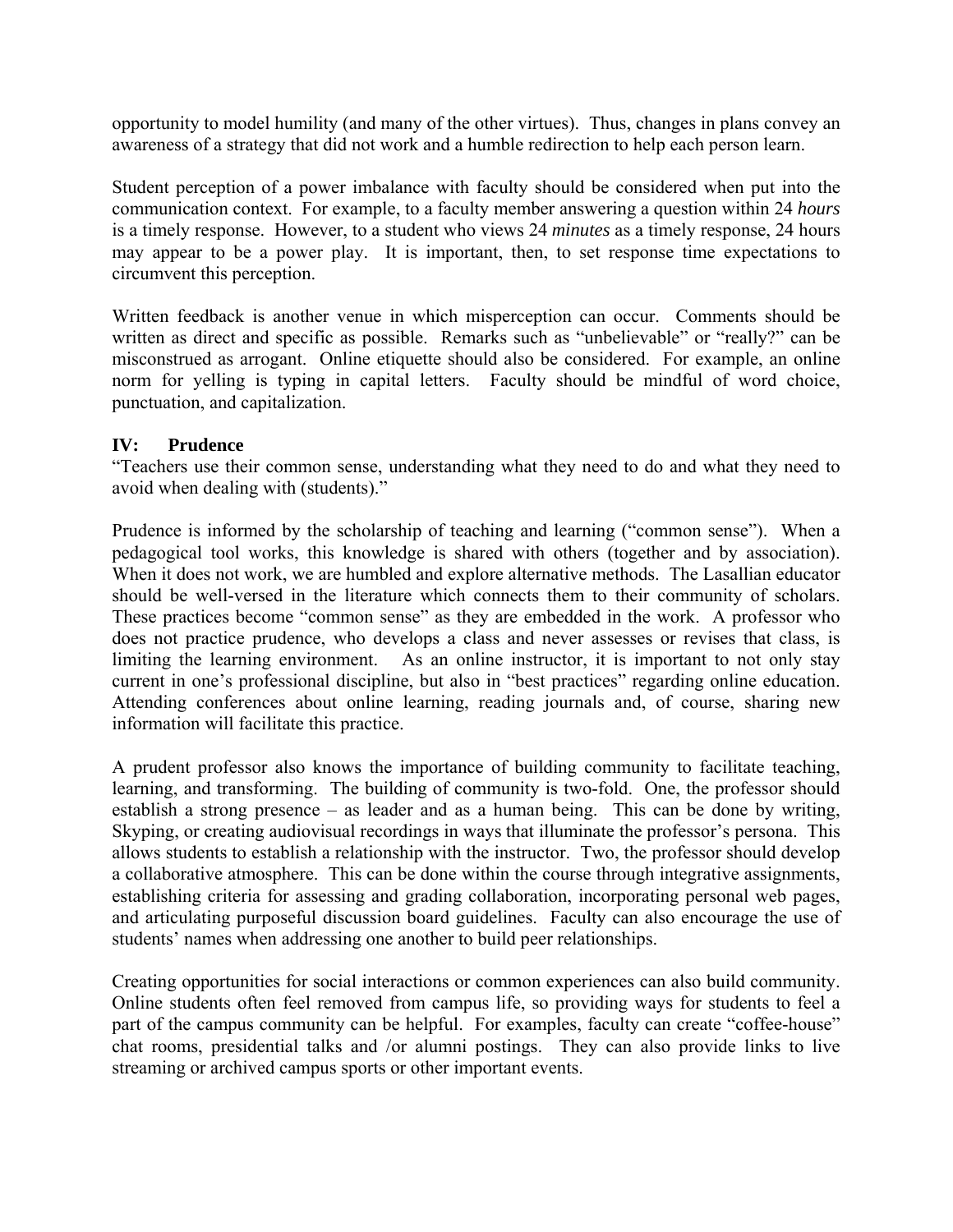Within the course, it is important that faculty create purposeful beginning and ending experiences that bring the group together. During the course, the dynamics of a class often change from day to day. However, these changes are more difficult to discern when in an online environment due to the lack of nonverbal cues. Therefore, the use of weekly reflection and assessment assignments allow for questions and frustrations to be addressed.

Prudence must also be exercised in a faculty member's personal use of social media. It is important to remember that interacting with students via personal Facebook/Twitter accounts is akin to inviting them to your college, high school, and family reunions; your political rally; or showing them pictures of your latest meal. If you wouldn't do these activities in face-to-face interactions, you should not do so with social media.

## **V: Wisdom**

"The teacher's knowledge and experience is applied with sound judgment. Wisdom may take time to acquire."

As we enter teaching in a digital environment, an issue with wisdom is that most of us are far from wise, because wisdom comes with time and experience. However, if a professor works together and by association with members of the community through discussions and collaboration, and utilizes ongoing assessment, wisdom will be generated. The Lasallian educator can do this by providing other online and traditional instructors access to their online course for the purposes of observation and inviting feedback and critique. Allowing peers to assess our written interactions, directions, and syllabi allows for insights into our own biases and assumptions. For example, one faculty member reported having written that students should "Xerox their assignment." Students had never heard of "Xeroxing" and did not know it meant to "make copies." This simple instruction had created much consternation among students. The online course also allows for the technological ability to invite objective observers from other universities or organizations. This might encourage the detection of inaccurate or confusing processes that someone embedded in that organizational system would be less likely to perceive.

Online technologies provide opportunities to involve voices of wisdom (by association) from those we could never connect with in a traditional classroom. For example, a class could Skype with an international scholar, engage in discussion board interactions with alumni, or participate in a chat room with learners in a similar class from across the world. With deliberate and steady steps, wisdom will be attained.

## **VI: Patience**

"The teacher who can keep cool, composed and even-tempered will be a better educator."

It is difficult to convey patience through only written and verbal means. This virtue must be explicitly portrayed in an online environment even though it would probably be an implicit exchange in a face-to-face environment. Faculty members are readily able to filter emotional responses when teaching in a digital environment. Students, however, may never witness the enactment of patience. The classroom-based opportunity to model patience is lost when moved to a digital environment if we do not give voice to the process. Thus, we need to make patience visible in our responses to students.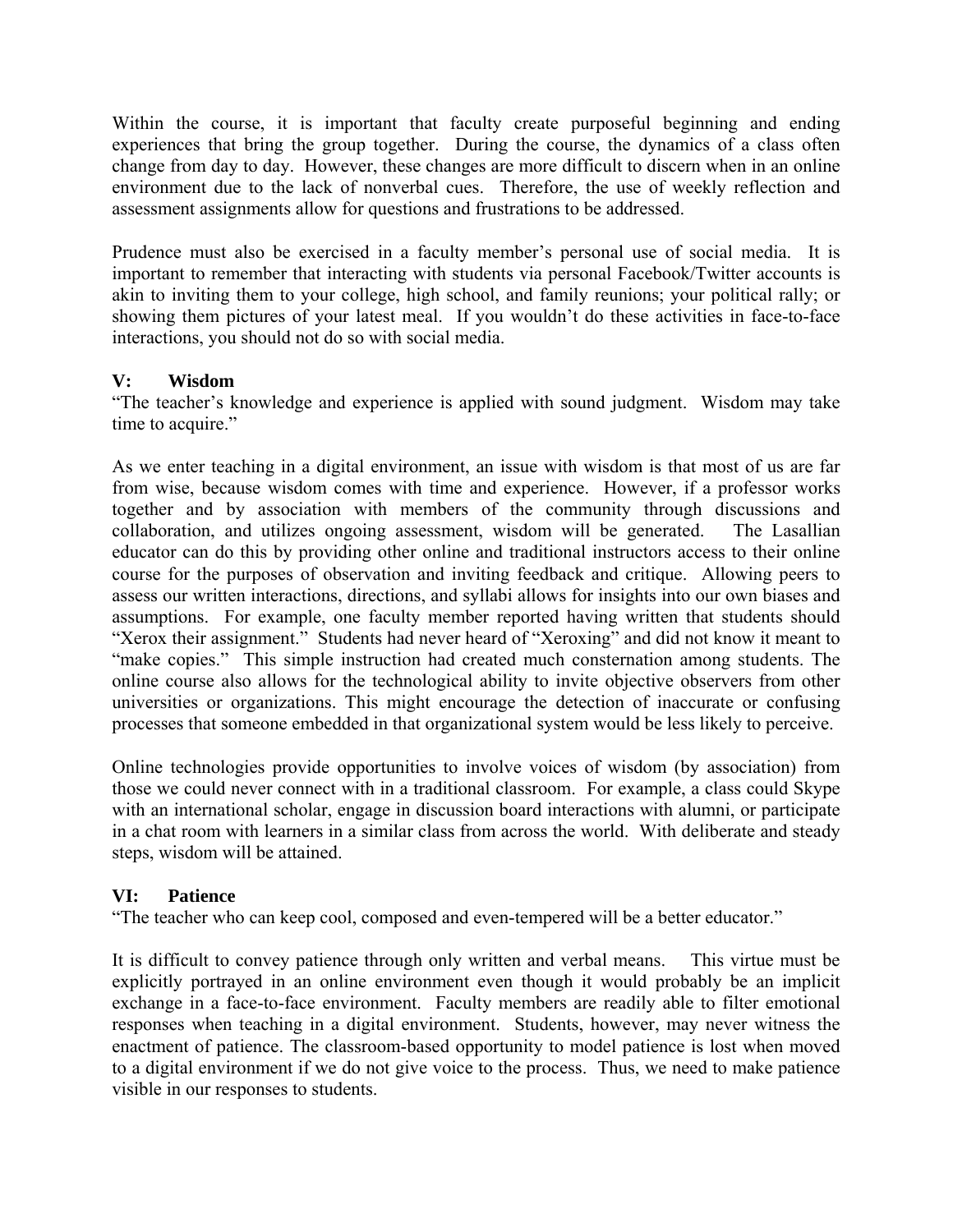An example would be an instructor's response to an inappropriate or disrespectful post by a student. A faculty member may practice patience in providing even-tempered redirection. In the response, a professor could explain that the post could be interpreted as disrespectful or inappropriate and, hence, coach the student to exercise greater care in assuring a respectful written "voice." This explanation could include the professor's initial reaction to a post and the thought processes inherent to defusing and reframing his/her response. This allows student insights as to the impact of one's words, and models patient response behaviors.

There are other ways in which to show patience. In synchronous chats, instructors can set protocols that allow slower typists to catch up in the discussion. In personal dialogue or social media, do not type or say something in haste. For example, just as a professor would never voice negative emotions about the state of "students today," a hasty comment on one's Facebook or Twitter is also ill-advised. It is also important for instructors to keep in check their mental reactions to student behavior – especially misguided behavior. Often how one thinks about a topic can leak into every day reactions. To be clear, however, patience must not be misconstrued as being permissive. An online instructor can and should hold students accountable to deadlines and other responsibilities. And, the same instructor can be patient in how they respond to a student missing those deadlines and responsibilities – while still letting the student experience the consequences of their conduct.

## **VII: Reserve (Self-Control)**

"De La Salle wants teachers to control themselves and show restraint in the face of annoyance."

Students and faculty are both susceptible to misperceptions and the dehumanizing effects of technology. It is important that faculty model the proper use of and attitude toward technology to enable students – or colleagues - to side step those issues.

The faculty member should make a conscious choice to read e-mail and discussion entries in the best possible light, providing correction or requesting a phone call or videoconference conversation when there appears to be no positive interpretation of the message or if it is unclear. When there is confusion about the intent of an email message, the professor should clarify, rather than assume, a student's intended "tone". For example, the faculty member could write, "I'm uncertain how to interpret your message. Are you frustrated or were you joking – or both?" In doing so, a faculty member does not respond in haste but rather seeks to understand. This type of cognitive coaching serves two functions. One, it allows student insights as to the particular importance of tone in their writing when using technology. Two, it models purposeful response rather than an emotional reaction to online content. It should be noted that in response to corrections students have reported that they sometimes assume professors are mad at them. Provide structure in advance to clarify any miscommunication. For example, let them know that, "please call me" means that a longer exchange is needed and not that the instructor is angry.

The use of technology can have a "dehumanizing" effect on its participants. As instructors, it is important to stay vigilant to keep this from occurring. A simple, yet effective, means to maintain sensitivity to each learner's humanity is to always use students' names when corresponding with them. Ask students to do this with each other as well. If possible, faculty can keep students' pictures near their computer to remind them of their students' humanity. Encouraging students to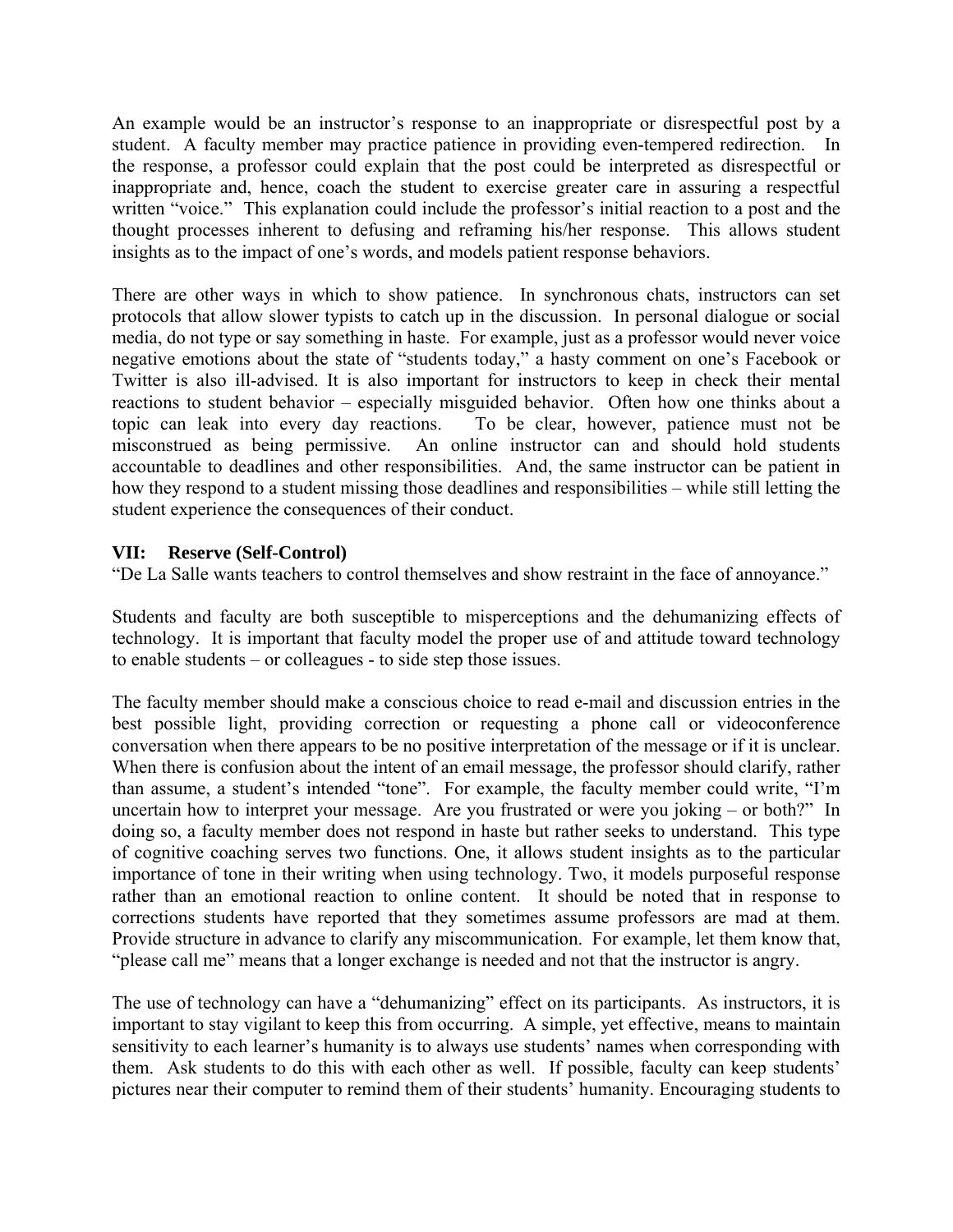form relationships and use each other's names allows everyone to remember that there is a human being receiving their messages.

The most difficult time for maintaining self-control is when there is conflict between students or between faculty and student. Student "flaming" (quick unfiltered angry online responses) should be met with cognitive coaching and the modeling of self-control. At the onset of the class, guidelines can aid in self-control by writing clear expectations about respect and development of community. Throughout the course, it is helpful to remind students that they should not "say" or type or engage in any kind of dialogue online that they would not do in a face-to-face encounter. If a faculty member is angry, it is important to recognize one's emotions yet respond in a constructive, caring manner.

Self-control can also be modeled by how one uses technology. A faculty member should realize that "multi-tasking" between Facebook, an online chat, one's phone, etc., does not model selfcontrol. In that same thought, although the teaching is online, how and when we use our computers (for example, in meetings, during conversations, etc.) model our expectations to students. Demonstrating self-control with the use of technology is sometimes a personal struggle.

## **VIII: Gentleness**

"Firmness and authority is tempered with kindness and courtesy such that the teacher is always approachable."

Finding a balance between being firm and gentle is difficult for all faculty in all learning communities. A professor needs to be firm and gentle, authoritative and courteous -- and use discernment as to when one is more necessary than the others. The discernment process starts with understanding and appreciation of the developmental process. The instructor understands that students' depth and breadth of knowledge develops incrementally – and that the journey of education is just as important as the outcome. When puzzled about a student's behavior, an instructor can think with humility, "What might I not know that would help me understand this student?"

To develop an online learning community that promotes a climate in which the faculty member is approachable, the professor can start by noticing and appreciating students' realities, creating opportunities for students to show their interests and experiences. When evaluation begins, faculty should give feedback and evaluate work early and frequently. Feedback need not always be graded, but can be used to engage students in critical thinking and dialogue. Content-driven feedback creates a learning community wherein a professor's feedback is seen as part of the process and not as a form of discipline.

A Lasallian educator creates an environment in which kindness and courtesy are expected and modeled. It is important for students to know that they have permission to disagree – expectations must be communicated respectfully and in a manner that facilitates understanding. It is also important to remember that the written word is easily misunderstood as unkind or disrespectful. Therefore, an instructor should be careful with word choice and use emoticons when using humor or sarcasm -- both of which should be used carefully. It is important to read a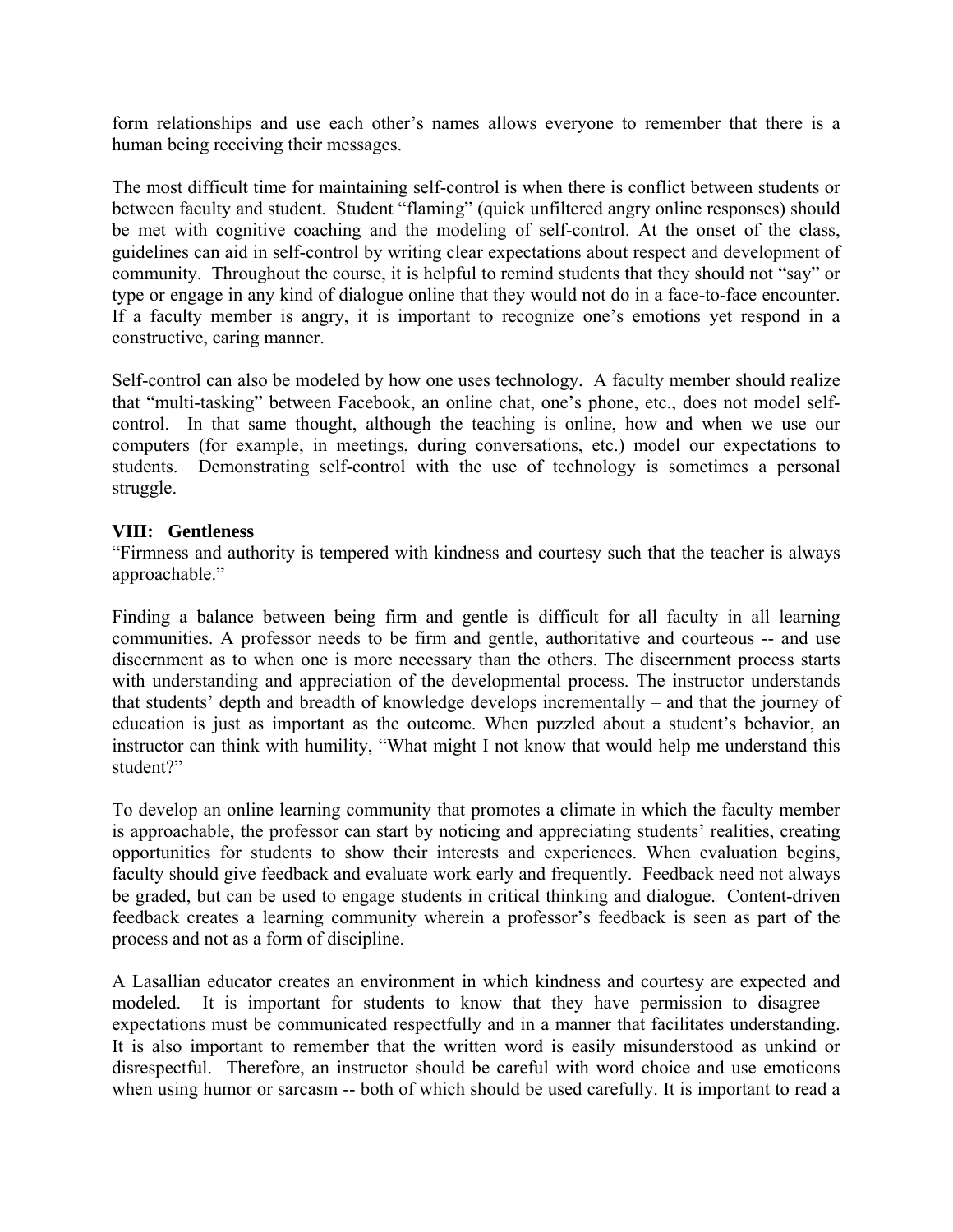sentence and determine how it might be perceived, if it were to be perceived incorrectly. Then, specifically address this concern in writing or pick up the phone to clarify. Discerning which technology to use for specific types of communication is also important in student and faculty interactions.

# **IX: Zeal**

"The Lasallian teacher is dedicated and committed whether it be in class preparation, correcting work, encouraging effort, supervising or coaching."

The Lasallian instructor must cultivate a proactive, vigilant posture from the outset of the class. The instructor should explicitly state a dedication to student learning and that the course has been specifically crafted to those outcomes. Professors have a responsibility to show students a reverence for the sacred nature of learning. The preparation, structure, and responsive tone of the class are all important in demonstrating zeal.

"Zeal" is vibrant, energetic, and responsive. A professor's timely and personalized response to inquiries, discussion entries, and assignments demonstrates zeal. Once again, it is important to set clear expectations for response times between faculty and students.

The online instructor has the technology to use materials that will add vibrancy to the course. The use of interesting visual material, videos, current or cutting edge material, and vivid language can be used to stimulate responses, questions, and pursuit of answers. It is important to be repetitive and responsible in explicitly modeling zeal.

When evaluating student work, the instructor should not just correct, but provide feedback, encourage insight, and notice the process as well as the content. For example the feedback, "I see you have moved this idea to a deeper level..." could be used regarding a student's discussion board posting. The professor's rudimentary job is to facilitate knowledge construction.

The Lasallian instructor should be adaptive to new ideas and events that may present themselves during the course. The practice of teaching a course the same way year after year is not possible in this paradigm. The educator is doing something *with* each student, not *to* each student. The educator is dedicated and committed to the transformation of the learner. The goal is for each student to see one's self, the world, and the future in a new way. Zeal should shine through in all interactions with each student. The goal is not just information transmission, but transformation.

Therefore, as an online Lasallian educator, technology is never the teacher. The professor is the teacher. And, technology is never used simply because it can be used…it is used because it will enhance student learning. Zeal is a human quality.

# **X: Vigilance**

"The teacher is to be observant and discerning so as to promote values and prevent damage and danger. A caring teacher is vigilant."

An online Lasallian professor cannot be vigilant without being fully present. Monitoring the discussions is only the first step in vigilance. From there, the task is to observe patterns, discern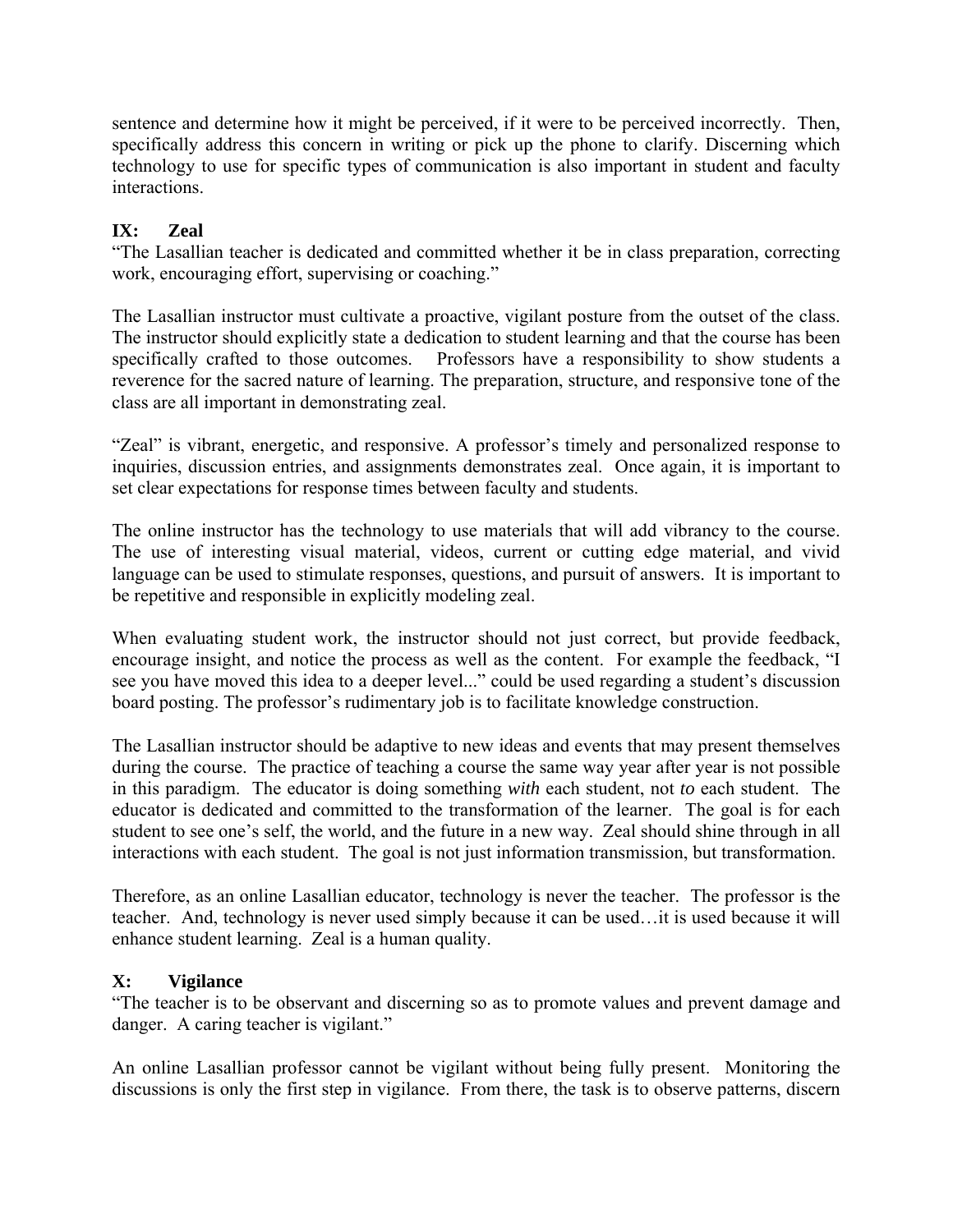hidden warrants, articulate misguided thought processes, and proactively seek the excavation of ideas. This, plainly stated, is hard work. Online teaching is labor-intensive and often different than what is familiar. Because of this, it is important that the professor chooses wisely the amount of student work needing feedback and in-depth response. It is better to do less and do it well, than to do a lot and do it poorly. Wise choices in this regard also protect your time so that feedback is manageable.

The written aspect of the online course is especially important. The instructor must be attentive to all his/her writing. This is more than just "netiquette"; it stems from a deep commitment to humankind. All that is written online is forever in cyberspace. The instructor should understand and protect students from this reality. Therefore, students should be explicitly told in the syllabus that, although getting to know each other as individuals is important, they should never put their address, phone number, or other such personal information online.

The online Lasallian professor is also vigilant in protecting the learning environment by advocating for policies that support student learning. They must pay attention to and advocate for a reasonable number of students in each class. They should also support reasonable background check and disclosure policies regarding students who are incarcerated or are registered sex offenders. The academic policies that govern online education can seriously impede a professor's ability to teach. As much as many professors hate "politics," it is important for the instructor to be attentive to the policies that affect one's ability to fulfill his/her job or put students at risk.

## **XI: Piety**

"The teacher, knowing each pupil is a child of God, will confide them to God's protection while doing everything possible to prepare them for life."

This virtue is the impetus for why a Lasallian professor teaches. How each professor conveys this message, however, is as different as is each professor. In the face-to-face classroom, some professors will start with a devotional or prayer, whereas others may implicitly acknowledge it by recognizing the uniqueness of each student. The same is true with the online professor. A professor may want to explicitly state in his/her introduction their beliefs regarding their own vocation and God's unique design of each student. The professor could post, add to their email signature, or otherwise integrate prayers, quotes, or Bible verses that indicate the professor's desire for God's protection of each of them. Still others may create a podcast of chapel services or other major events on campus to instill a sense of community.

Professors also support this virtue by truly understanding and acknowledging the uniqueness of each student. This can be facilitated in a number of ways. First, it is important that a professor individualize communications as often as possible. As mentioned earlier, use the student's name as often as possible. For example, if a student questions, "Do we need to read Chapter 7?" we convey a very different message with "Yes" versus "Anne, I'm glad you asked about the reading. Yes, you will benefit from reading chapter 7 to move forward in the discussion from your last post when you discussed . . . I hope this clears up any confusion." In doing so, the professor not only acknowledges the student by name but adds to the human element by acknowledging their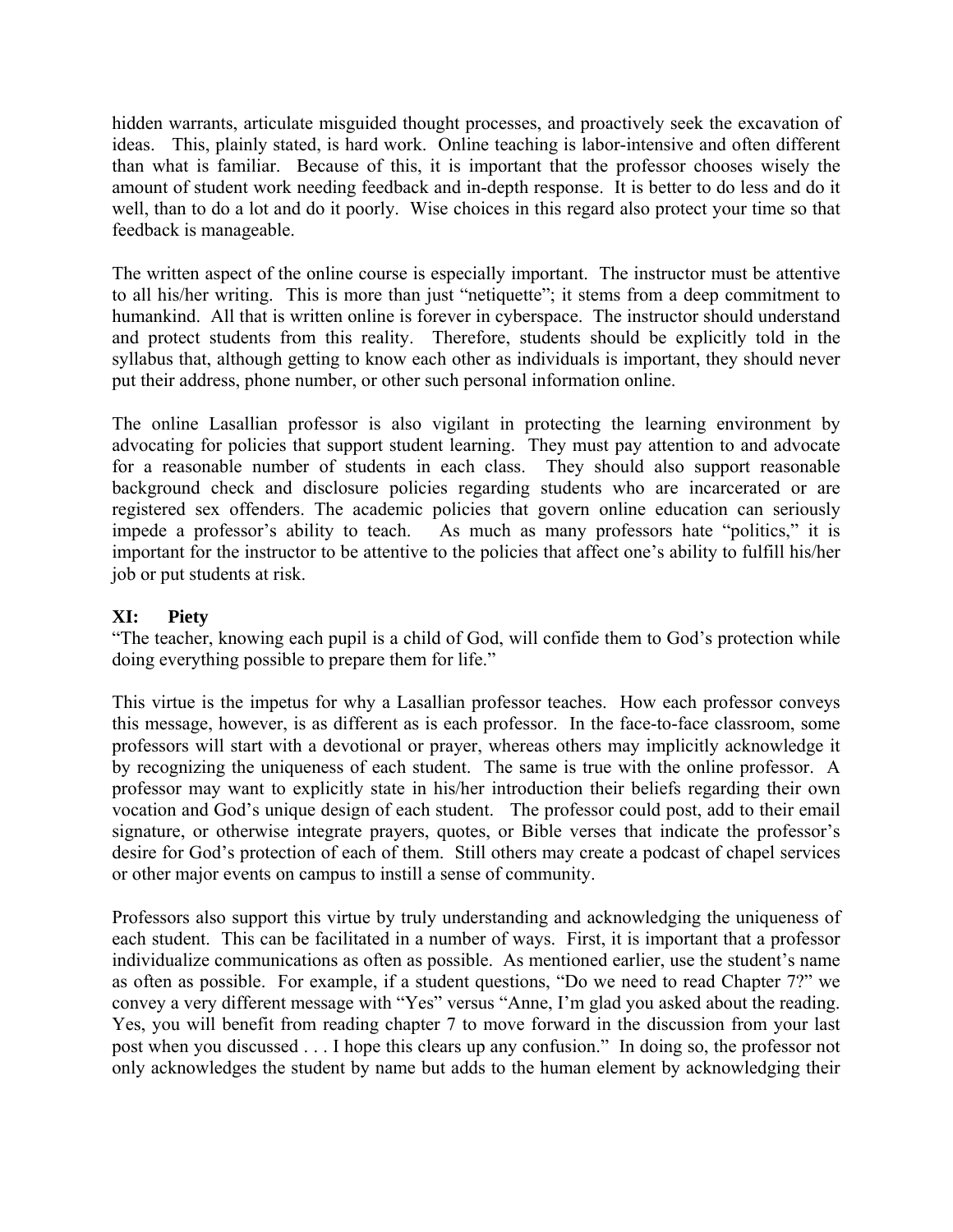work and the on-going dialogue of the class. Additionally, the professor could remember a detail or event in a post and refer to it in a later communication.

When developing bulletin board questions, a professor should develop questions that allow students to answer with their unique lived-experiences. When responding to bulletin board posts, it is important that the faculty member goes beyond writing, "Good post". Instead, the response should clearly articulate the professor's thoughts and reflection on that particular topic. Creating and responding in this manner means that the faculty member must listen intently and draw on uniqueness of each student. By doing so, we make it clear to students that their questions and comments are part of an academic dialogue, not merely an inquiry followed by an answer.

Second, just as a face-to-face professor sees students in the hallway and asks about their game the past weekend or the test about which they were worried, the online professor can follow up through Skype or email asking about their unique life situation.

Third, the online professor can create venues by which students can demonstrate their experiences and growth. An "Aha" bulletin board area on which students can share their own moments of inspiration or insights will contribute to acknowledging their unique perspectives. Students could create their own web page or introductory paragraph to highlight their unique life experiences, being mindful, however, of the earlier discussion regarding personal information safety.

Fourth, it is the professor's job to assess the growth of each student. Doing so acknowledges where the student began in the learning process and to what degree the student successfully mastered the material. Although it may seem obvious, this means the faculty member must adequately understand what each student initially brings to the class.

### **XII: Generosity**

"This puts service before personal convenience. De La Salle wants teachers to be unselfish in their giving, always available and approachable whether in or out of the classroom."

 A Lasallian educator never sees students as an interruption to their work. There should be an attitude of giving what time is necessary to be effective teachers. Especially in online courses, which are often compressed in time, it is important to guard the time available to grade, respond, read, and reflect. Academic integrity sometimes means sacrificing expediency. Generosity should also be cultivated within classroom culture wherein students share resources and help each other learn.

De La Salle suggests that educators be "always available and approachable." As educators and not Brothers, is this possible? Furthermore, ought not educators model that behavior? Christian Brothers take vows that narrow their focus. Lasallian educators who are not Brothers also make vows to their professions, significant others, families, communities, etc. Those vows are also to be kept. De La Salle, or perhaps more accurately our Lasallian heritage, asks us to put service before personal convenience and to be unselfish in giving to our students – but also to our families and personal lives as well. Therefore, it is important to set limits in order to give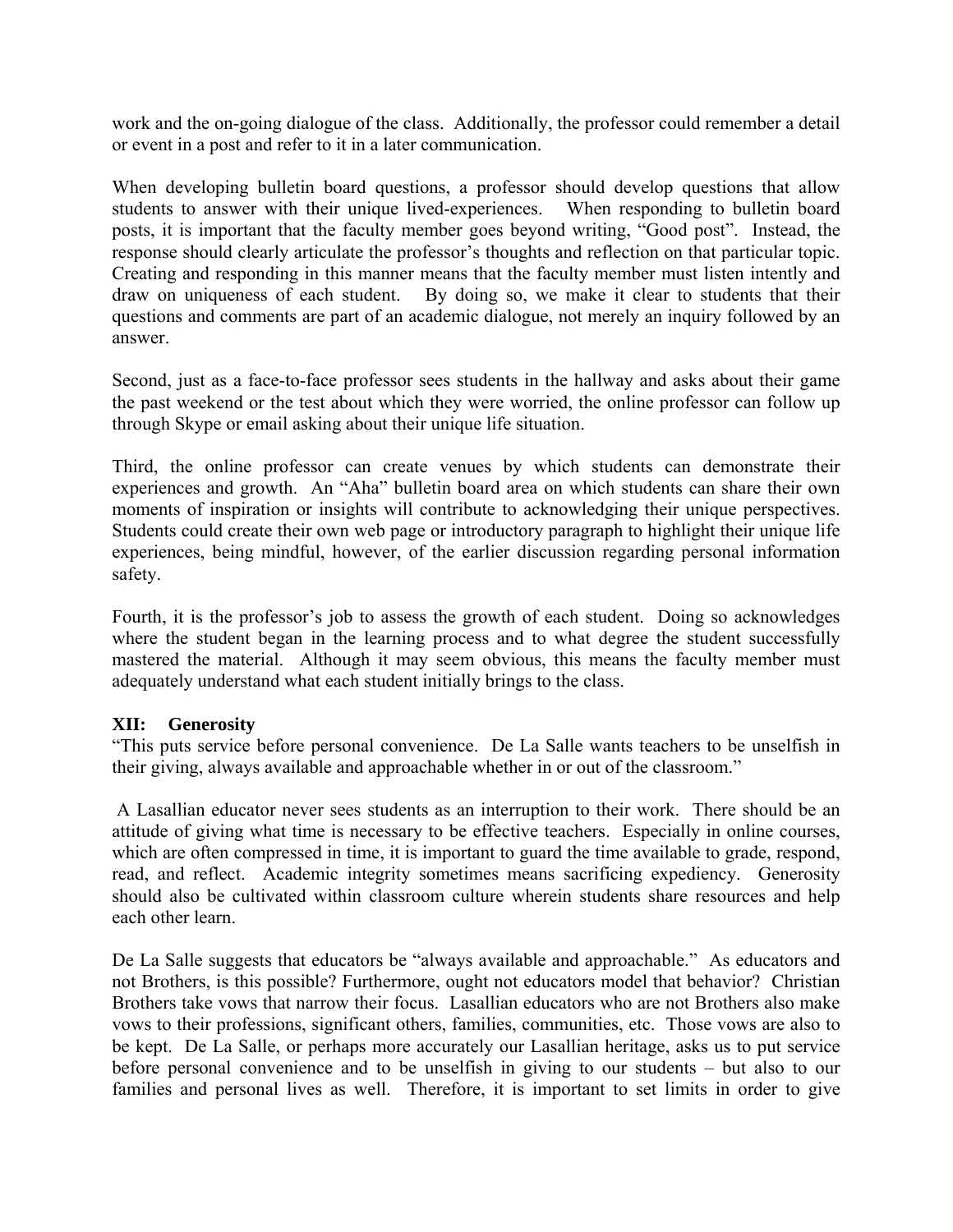unselfishly to fulfill all the vows inherent to personal and professional lives. Generosity, then, might entail setting a clear structure so students know when the faculty member is available by acknowledging their personal boundaries. By explaining the days/times in which a faculty member is unavailable (family time, worship, volunteer work), the professor is modeling what it means to keep one's commitments to a profession and as parents, spouses, and citizens. However, it also means that when a professor is available, he/she is fully present and engaged with their time and talent.

In developing a collaborative environment, the expectation is not one of individualized learning but of building a community of learners. To create a spirit of generosity within the class culture, a professor should set clear expectations and grading criteria that encourage students to be generous in helping each other explore and grow. To facilitate this the faculty member could also respond early and often to student comments, and work early in the course to model the type of feedback expected in student-to-student interaction.

## **Conclusion**

The intent of this study is to facilitate important dialogue about how we keep the rich Lasallian teaching tradition alive within online education. The application of *The Twelve Virtues of a Good Teacher* to online pedagogical strategies can serve as a structure for starting those conversations. Within our Lasallian educational systems, we hope to preserve that which is unique and vital to what we do as Lasallian educators by mindfully exploring ways to adapt to online education.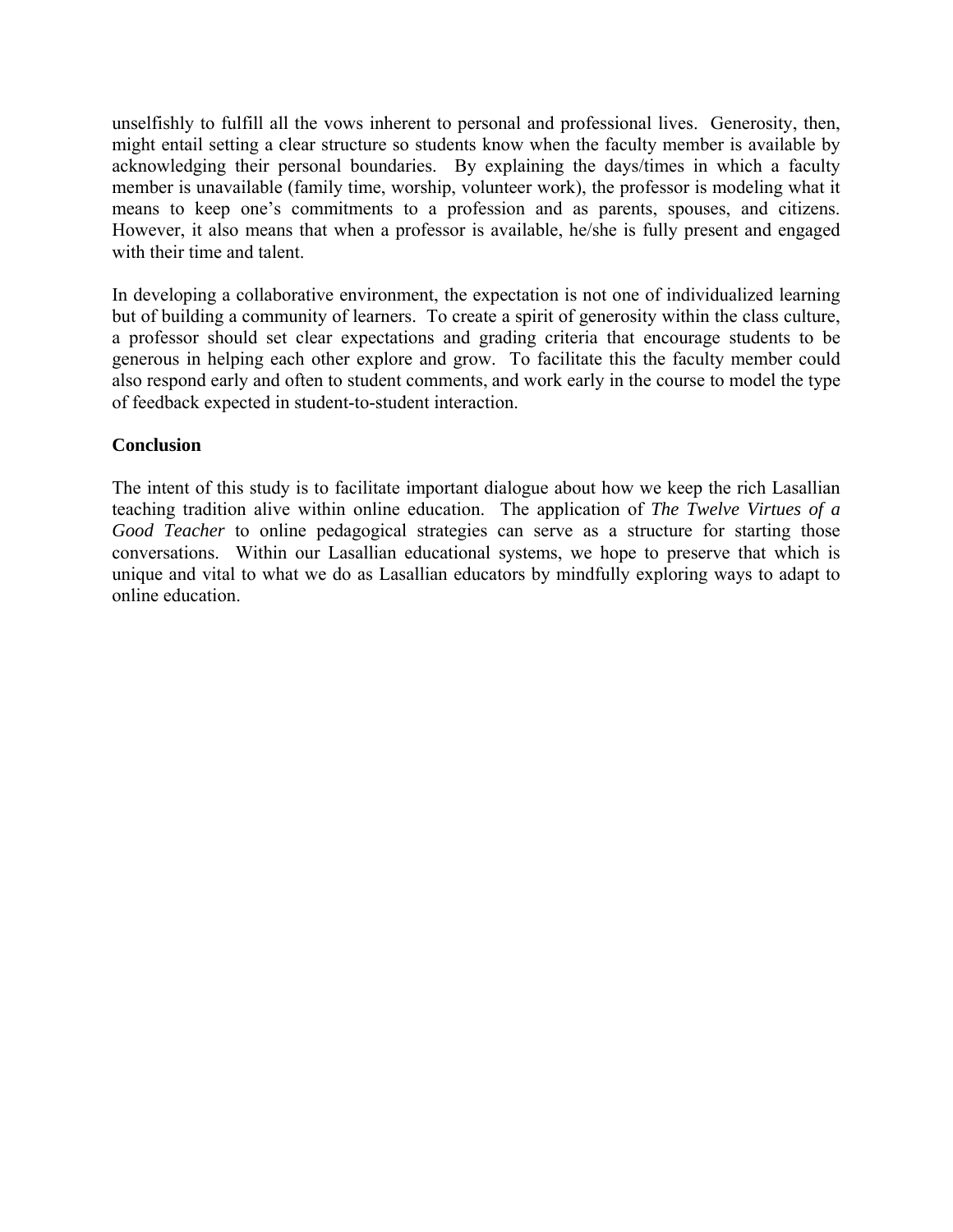# **Appendix A**

## **Envisioning a Lasallian Online Pedagogy Practical Suggestions for Educators**

## I: Gravity (Seriousness)

"Teachers earn respect by acting with dignity. They cultivate an assured and calming presence."

- Tell students the course is an academic endeavor that has been strategically designed and organized to heighten their learning experience.
- Start the course by clearly articulating the overall strategy in connecting the course objectives with the course design.
- Create a short welcome video for the course that delineates the importance of what they will be learning and the professor's credibility.
- Engage students into the discipline's discussion that is deeply rooted in scholarly work and wonder.
- Explicitly clarify that academic work is different from social media.
- The implicit must be explicitly stated to increase the clarity of the course. Expectations, timelines, grading criteria, should all be forthright and clear.
- Explain that inquiry into deeper, scholarly meaning is appreciated.
- Model gravity and dignity while aiding students to learn how to become a community and engage in respectful discourse – especially in response to inappropriate comments or statements that denigrate the work or growth of others.
- Be aware that sarcasm, humor and emoticons can very easily be misunderstood online.
- Be clear in content and intent.

# II: Silence

"The classroom environment should normally be harmonious and quiet, leading to more effective teaching. The teacher will not talk too much."

- Create a classroom environment that is harmonious and supportive of each student in order to facilitate the development of the student's own voice.
- In synchronous classroom discussions, set up symbolic  $(\sim)$  or literal ("Let's slow down and think for 30 seconds") protocols when chat rooms are moving too fast and prohibiting thoughtful reflection.
- Refrain from jumping in with your own ideas/learning agenda when initially responding to posts. Comment first on discussion process and be silent on content.
- Tell students to pause and re-read their discussion board posts to see if each post adequately expresses their ideas and voice.
- Remind the online learner that faster does not necessarily mean better.

# III: Humility

"We are human. We make mistakes. We therefore never abuse our powers and instead make pupils feel respected."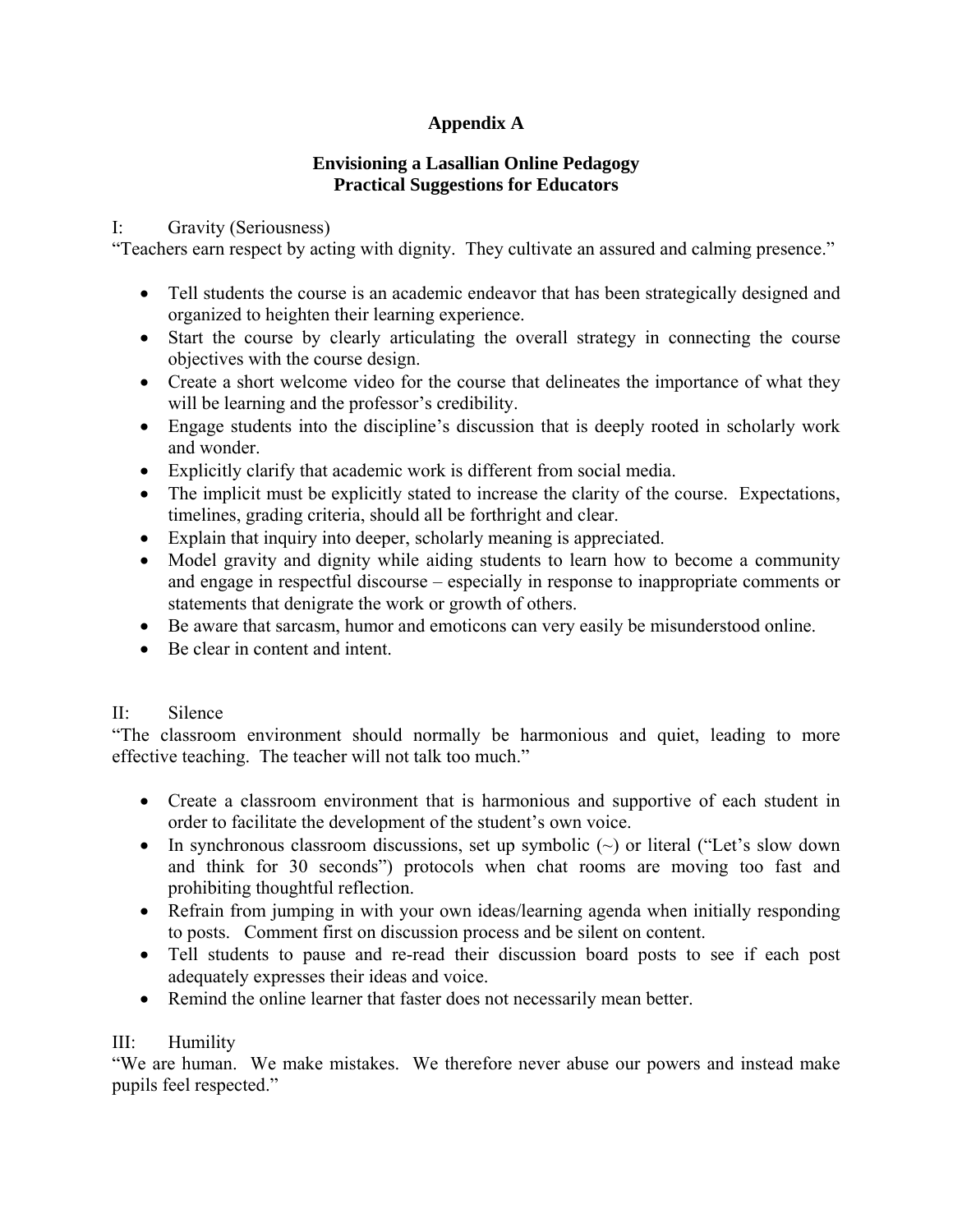- Acknowledge errors and adapt to student needs when you make a mistake or an ineffective decision.
- Create a brief weekly recorded class announcement that can be used for commenting on successes and problems, delineating necessary changes and setting the stage for the coming week.
- Overtly indicate changes in plans to convey an awareness that a strategy did not work and be humble in your response to the redirection needed to help each person learn.
- Set clear expectations for response times to emails to circumvent a misinterpretation of a "power play" when your reply takes longer than anticipated by the student.
- Be direct and specific in your written comments. Remarks such as "unbelievable" or "really?" can be misconstrued as arrogant.
- Follow online etiquette in capitalization, punctuation, and acronyms.

## IV: Prudence

"Teachers use their common sense, understanding what they need to do and what they need to avoid when dealing with (students)."

- Be well-versed in the literature which connects you to your community of scholars.
- Teach, assess, revise repeat.
- Attend conferences, read journals, and share information regarding the "best practices" of online education.
- Establishes a strong presence within the course by writing, videoconferencing, or podcasting in ways that illuminate your persona and helps develop relationships with your students.
- Develop a collaborative student environment through integrative assignments, establish criteria for assessing and grading collaboration, use personal web pages, and articulate purposeful discussion board guidelines.
- Encourage students to use names when addressing one another to build peer relationships.
- Create a "coffee-house" chat room.
- Link to live streaming or archived presidential talks, alumni postings, campus sports and/or important events to help connect online students to the university.
- Assign weekly reflections and assessment tasks that allow you to address student questions and frustrations.
- Be mindful of your social media use. When including students in your social media, ask yourself, "Would I share this information or invite them to this event in a face-to-face venue?"

# V: Wisdom

"The teacher's knowledge and experience is applied with sound judgment. Wisdom may take time to acquire."

• Invite feedback from other online and traditional instructors to observe and critique your online teaching (just as you do for your traditional teaching.)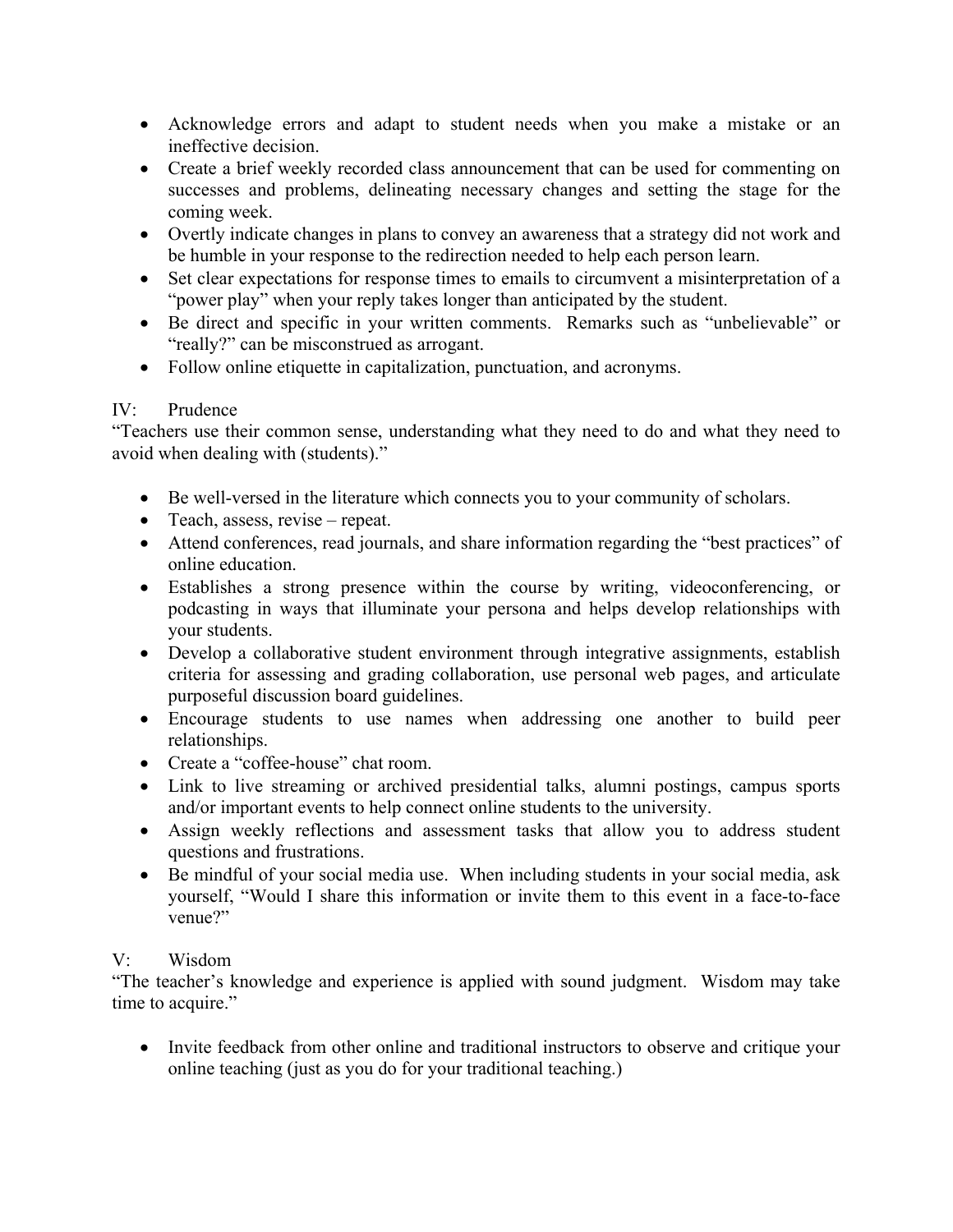- Allow your peers to assess your written interactions, directions, and syllabi to mitigate problems with biases and assumptions.
- Take advantage of what technology provides by involving voices of wisdom (by association) from those you could never connect with in a traditional classroom.
- Learn from your mistakes.

# VI: Patience

"The teacher who can keep cool, composed and even-tempered will be a better educator."

- Explicitly model patience by providing an even-tempered redirection to an inappropriate or disrespectful post by a student.
- When responding to an uncivil post or email, provide your initial reaction and then the thought process inherent to defusing and reframing your response.
- In synchronous chats, set protocols that allow slower typists to catch up in the discussion.
- Never remark on your social media about the idiocy of a student's actions. Don't write anything on social media that you wouldn't yell in the hallway in the traditional setting.
- Keep in check your mental negative reactions to student behaviors. How one thinks can leak into every day reactions.
- Make clear that patience is not the same as being permissive.

# VII: Reserve (Self-Control)

"De La Salle wants teachers to control themselves and show restraint in the face of annoyance."

- Read e-mail and discussion entries in the best possible light; provide correction by requesting a phone call or videoconference when there appears to be no positive interpretation of the message or if uncertain.
- When there is confusion about the intent of an email message, you should clarify, rather than assume, a student's intended "tone".
- When giving direct commands via email, be explicit as to how students should interpret the message.
- Stay vigilant to avoid the dehumanizing effect technology can have on its participants. Have pictures of each of your students near your computer.
- Create the norm within your course that everyone addresses each other by name in all correspondence.
- Encouraging students to form relationships with one another.
- If you get angry with a student, acknowledge your emotions yet respond in a constructive and caring manner.
- Student "flaming" (quick unfiltered angry online responses) should be met with cognitive coaching and self-control.
- Model appropriate use of technology by refraining from multi-tasking when in conversations with others (online or face-to-face).

# VIII: Gentleness

"Firmness and authority is tempered with kindness and courtesy such that the teacher is always approachable."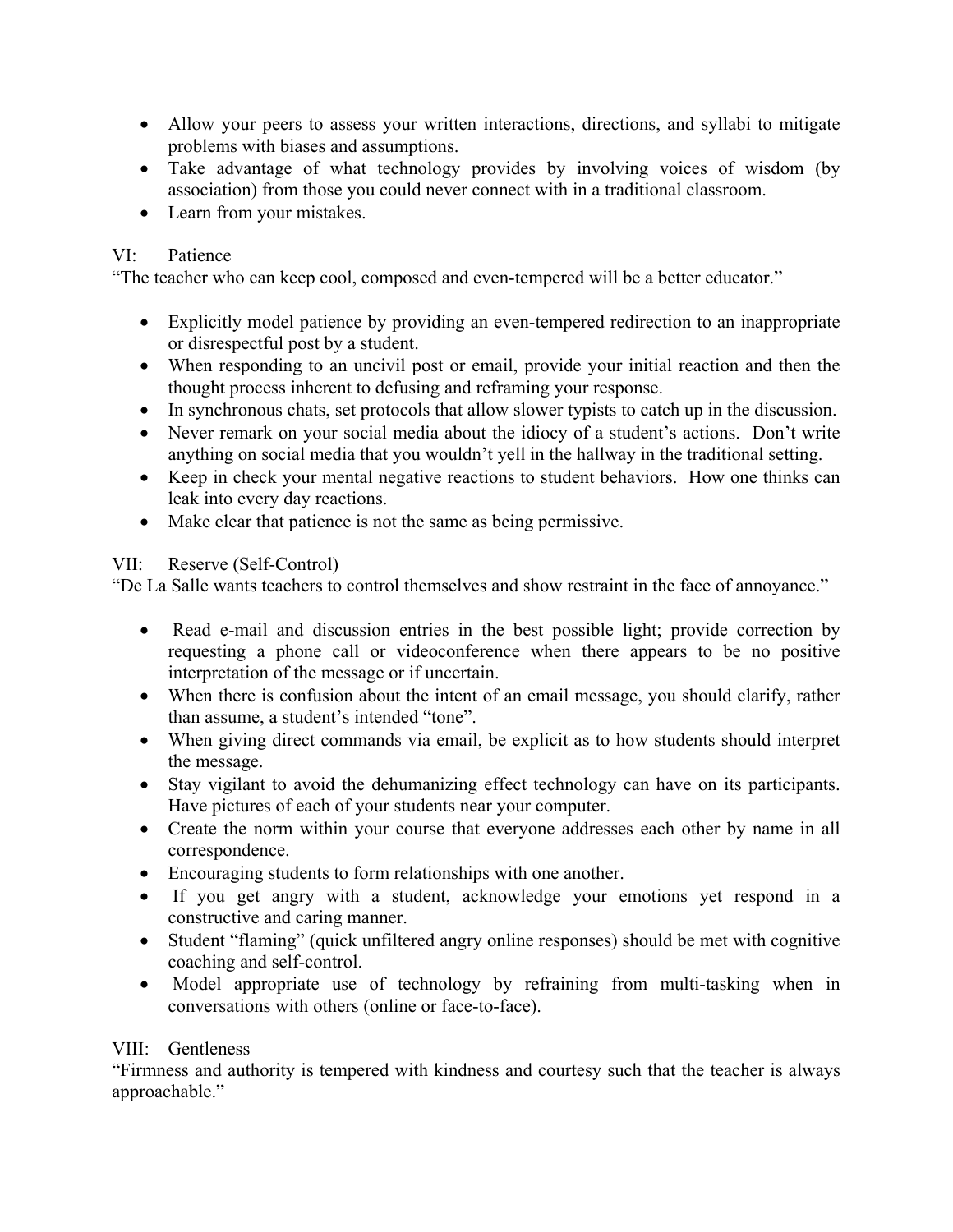- Your response to students should be based on your understanding of students' incremental development process.
- When puzzled about a student's behaviors, ask yourself, "What might I not know that would help me understand this student?"
- Create opportunities for students to show their interests and experiences.
- Give feedback and evaluation early and frequently; it need not always be graded.
- Use content-driven feedback to develop a learning community wherein your feedback is seen as a part of the process and not as a form of discipline.
- Develop an environment in which kindness and courtesy are expected and modeled.
- Be careful with your word choice and use emoticons when joking or being sarcastic. It is important to read a sentence and determine how it might be perceived, if it were to be perceived incorrectly. Then, specifically address this concern in writing or pick up the phone to clarify.
- Discern which technology to use for specific types of communication with your students.

# IX: Zeal

"The Lasallian teacher is dedicated and committed whether it be in class preparation, correcting work, encouraging effort, supervising, or coaching."

- Explicitly state a dedication to student learning and that the course has been specifically crafted to those outcomes as its core. Professors have a responsibility to show students a reverence for the sacred nature of learning.
- Your preparation, structure, and responsive tone of the class are all important in demonstrating zeal.
- Respond in a timely and personal manner to inquiries, discussion entries, and assignments.
- Utilize technology's ability to add vibrancy to your course by using interesting visual material, videos, current, cutting edge material, and vivid language.
- When evaluating student work, don't just correct assignments, but provide feedback, encourage insight, and notice the process as well as the content.
- Be adaptive to new ideas and events that may present themselves during the course. The practice of teaching a class the same way year after year is not possible in this paradigm.
- As an educator you are doing something *with* each student, not *to* each student. Your goal is not just information transmission, but transformation.
- Technology is never the teacher. You are the teacher. And, technology is never used because it can be used…it is used because it will enhance student learning. Zeal is a human quality.

# X: Vigilance

"The teacher is to be observant and discerning so as to promote values and prevent damage and danger. A caring teacher is vigilant."

- An online Lasallian professor cannot be vigilant without being fully present.
- Monitor your face-to-face and online discussions with students to be sure you are being fully present.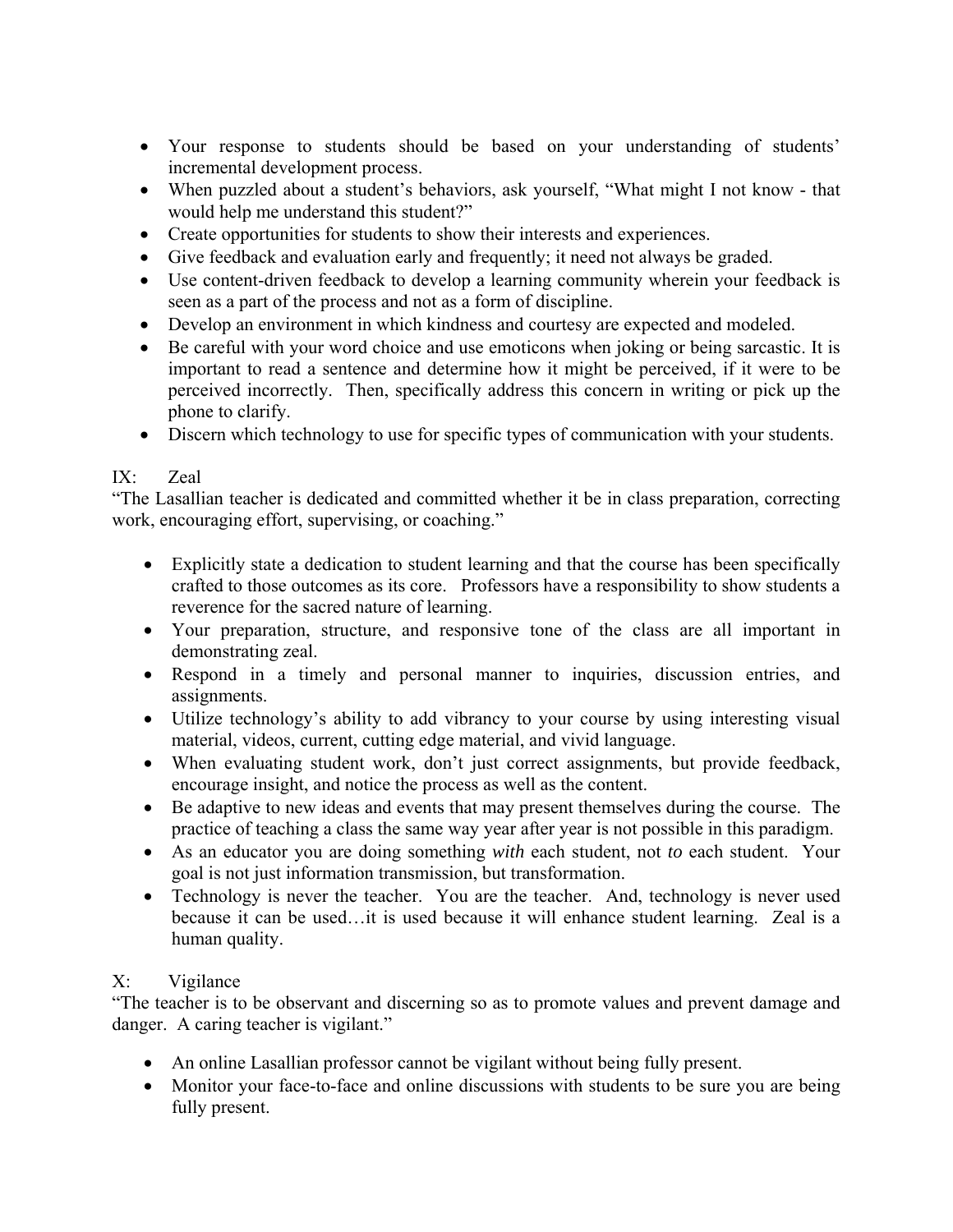- Observe patterns, discern hidden warrants, articulate misguided thought processes, and proactively seek the excavation of ideas.
- Choose wisely the amount of work needing feedback and in-depth responses. It is better to do less and do it well, than do a lot and do it poorly. It also protects your time so it is manageable.
- Unequivocally state in your syllabus that, although getting to know each other as individuals is important, they should never put their address, phone number, or other such personal information online.
- Protect your learning environment by advocating for policies that support student learning with issues such as class enrollment sizes and program purchases.
- Protect your students by being proactive about policies regarding reasonable background checks and disclosure policies -- especially regarding students who are incarcerated or are registered sex offenders.

# XI: Piety

"The teacher, knowing each pupil is a child of God, will confide them to God's protection while doing everything possible to prepare them for life."

- In our interactions with other faculty, it is important to remember that this virtue is the impetus for why a Lasallian professor teaches. However, how each professor conveys this message is as different as is each professor. There is not a "right way" to show this.
- If you start with a devotion or prayer in the face-to-face classroom, you can do so in the online class with a post, video, or online link.
- Share your beliefs regarding your own vocation and God's unique design of each student in your introductory video.
- Use your email signature to include an important verse or quote that indicates your desire for God's protection for each of your students.
- Create a podcast of chapel services or other major events on campus to instill a sense of community and purpose.
- In the Lasallian tradition, faculty often begin class by stating, "Let us remember we are in the holy presence of God." This need not change in an online venue.
- Whenever possible, let a student know that you recognize his or her unique experiences and abilities.
- Develop bulletin board questions that allow students to answer with their unique lived experiences.
- Respond to bulletin board posts in a manner that clearly articulate the professor's thoughts and reflection on that particular student's post.
- Follow up with students on their life or activities through Skype or email.
- Create venues by which students can demonstrate their experiences and growth. An "Aha" bulletin board area on which students can share their own moments of inspiration or insights will contribute to acknowledging their unique perspectives.
- Allow students to create their own web page or introductory paragraph to highlight their unique life experiences.
- Assess the growth of each student individually.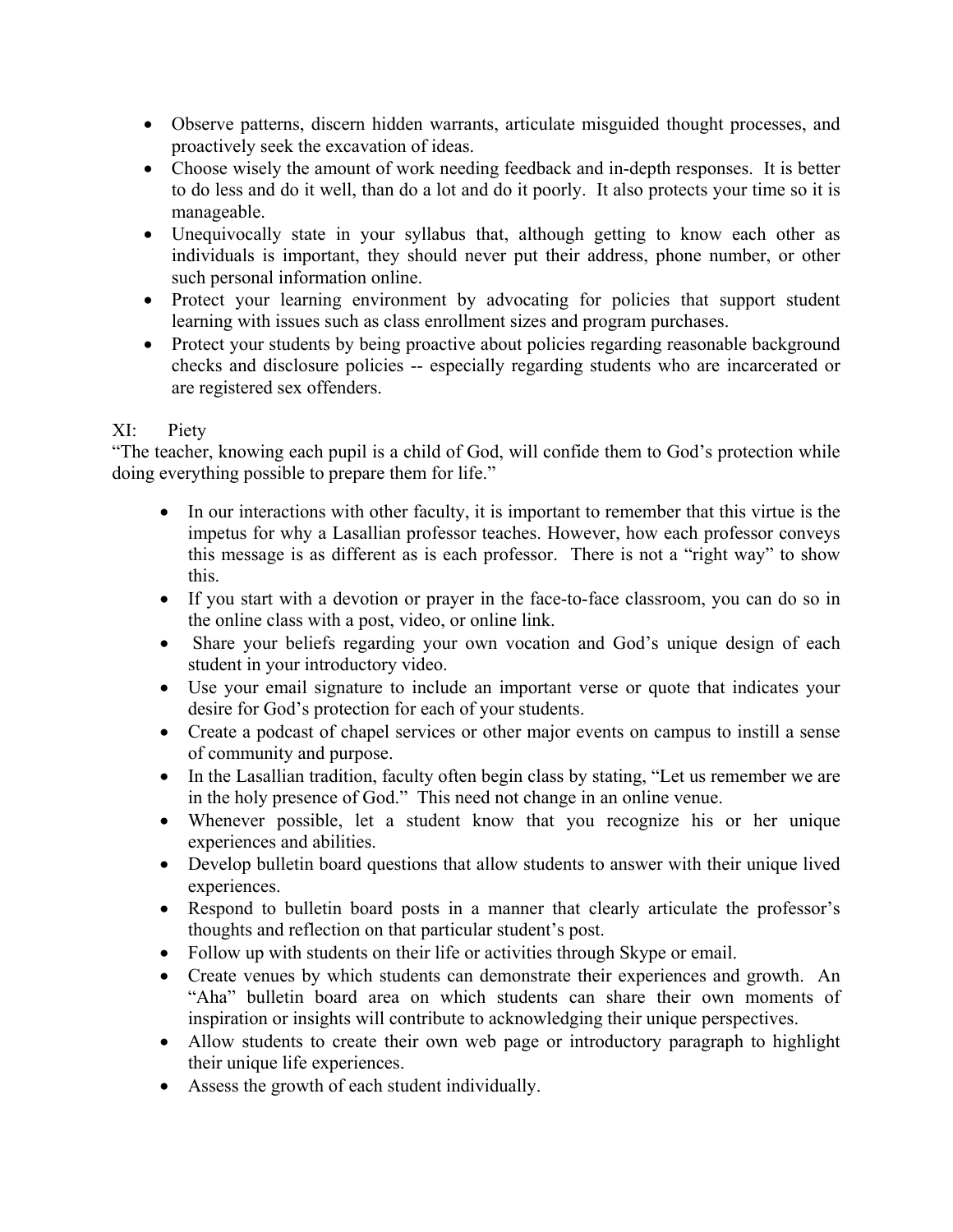#### XII: Generosity

"This puts service before personal convenience. De La Salle wants teachers to be unselfish in their giving, always available and approachable whether in or out of the classroom."

- Never see your students as an interruption to your work.
- Protect your time available to grade, respond, read and reflect.
- Academic integrity sometimes means sacrificing expediency. Create an environment in which students share resources and help each other learn.
- Set and announce clear time boundaries that allow you to give unselfishly to fulfill all the vows inherent to personal and professional lives.
- Be fully present in the time set aside for your students.

#### **Notes**

1. Dr. Seebach is Associate Professor and Chair in the Psychology Department, and Dr. Charron is Professor in the Communication Department, both at the Undergraduate College at Saint Mary's University of Minnesota.

2. Craig J. Franz, ed., *Reflections on Lasallian Higher Education: Current Opportunities and Future Visions* (Winona, MN: Saint Mary's Press, 2006).

3. Louis de Thomasis, "Lasallian Higher Education: A Quest Filled with Paradoxical and Ambiguous Shades of Reality," in *Current Opportunities and Future Visions: Reflections on Lasallian Higher Education*, ed. Craig Franz (Winona, MN: Saint Mary's Press, 2006).

4. Joan M. W. Landeros, "Toward the Creation of a Lasallian International University Network: Progress and Promise," in *Current Opportunities and Future Visions: Reflections on Lasallian Higher Education*, ed. Craig J. Franz (Winona, MN: Saint Mary's Press, 2006).

5. Luke Salm, "Brothers of the Christian School," *Journal of Catholic Education* 11(2). Retrieved from http://digitalcommons.lmu.edu/ce/vol11/iss2/5.

6. Jean Baptist de La Salle, *The Conduct of the Christian Schools*, transl. F. de La Fontainerie and Richard Arnandez, FSC, edited with notes by William Mann, FSC (Landover, MD: Christian Brothers Publications, 1996).

7. Gerard Rummery, *The De La Salle Brothers in Australia: 100 Years of Presence: A Centenary Essay*, Lasallian Education Centre, Malvern, Vic: Lasallian Education Center, 2006).

8. Joan Mueller, *Living a Spirituality of Action: A Woman's Perspective*, Cincinnati, OH: St. Anthony Messenger Press, 2008).

9. I. Elaine Allen and Jeff Seaman, *Grade Change: Tracking Online Education in the United States, 2013,* Babson Survey Research Group and Sloan Consortium. Retrieved from http://www.onlinelearningsurvey.com/reports/gradechange.pdf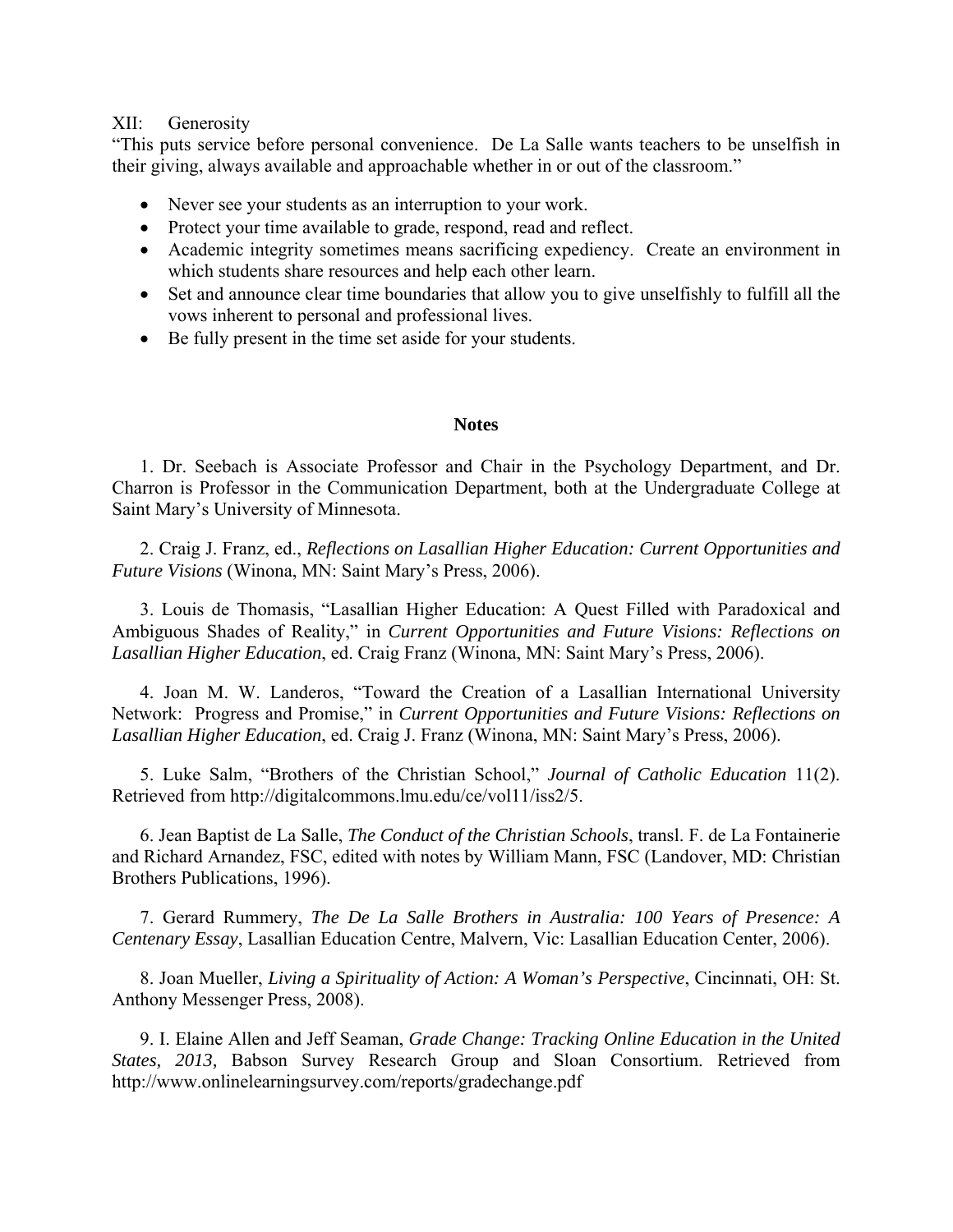10. Martin Van Der Werf and Grant Sabatier, *The College of 2020: Students* (Chronicle Research, The Chronicle of Higher Education, 2009), 3. Retrieved from http://www.collegeof 2020-digital.com.

11. I. Elaine Allen and Jeff Seaman, *Changing Course: Ten Years of Tracking Online Education in the United States, 2012*, (Babson Survey Research Group and Sloan Consortium, 2012), 6. Retrieved from http://www.onlinelearningsurvey.com/reports/changingcourse.pdf

12. Allen and Seaman, *Grade Change*.

13. Arthur Levine and Diane Dean, *Generation on a Tightrope: A Portrait of Today's College Student*, (San Francisco, CA: Jossey-Bass, 2012), 20.

14. Allen and Seaman, *Changing Course.* 

15. Van Der Werf and Sabatier, *The College of 2020*, 3.

16. John Gresham, *The Divine Pedagogy as a Model for Online Education*, *Teaching Theology and Religion* 9 (2006), 24.

17. David H. Kelsey, "Spiritual Machines, Personal Bodies and God: Theological Education and Theological Anthropology," *Teaching Theology and Religion* 5(2002).

18. Gresham, *Divine Pedagogy*, 25-26.

19. Ibid., 26.

20. Ibid.

21. Ibid., 27.

22. Ibid.

23. Mary Lowe, James Estep, and Mark Maddix, *Best Practices of Online Education: A Guide for Christian Higher Education*, (Charlotte, N.C.: Information Age, 2012), 4-5.

24. Jose Antonio Bowen, *Teaching Naked: How Moving Technology Out of the Classroom Will Improve Student Learning*, (San Francisco, CA: Jossey-Bass, 2012), 20.

25. George Van Grieken, *Touching the Hearts of Students: Characteristics of Lasallian Schools*, (Landover, MD: Christian Brothers Publications, 2002).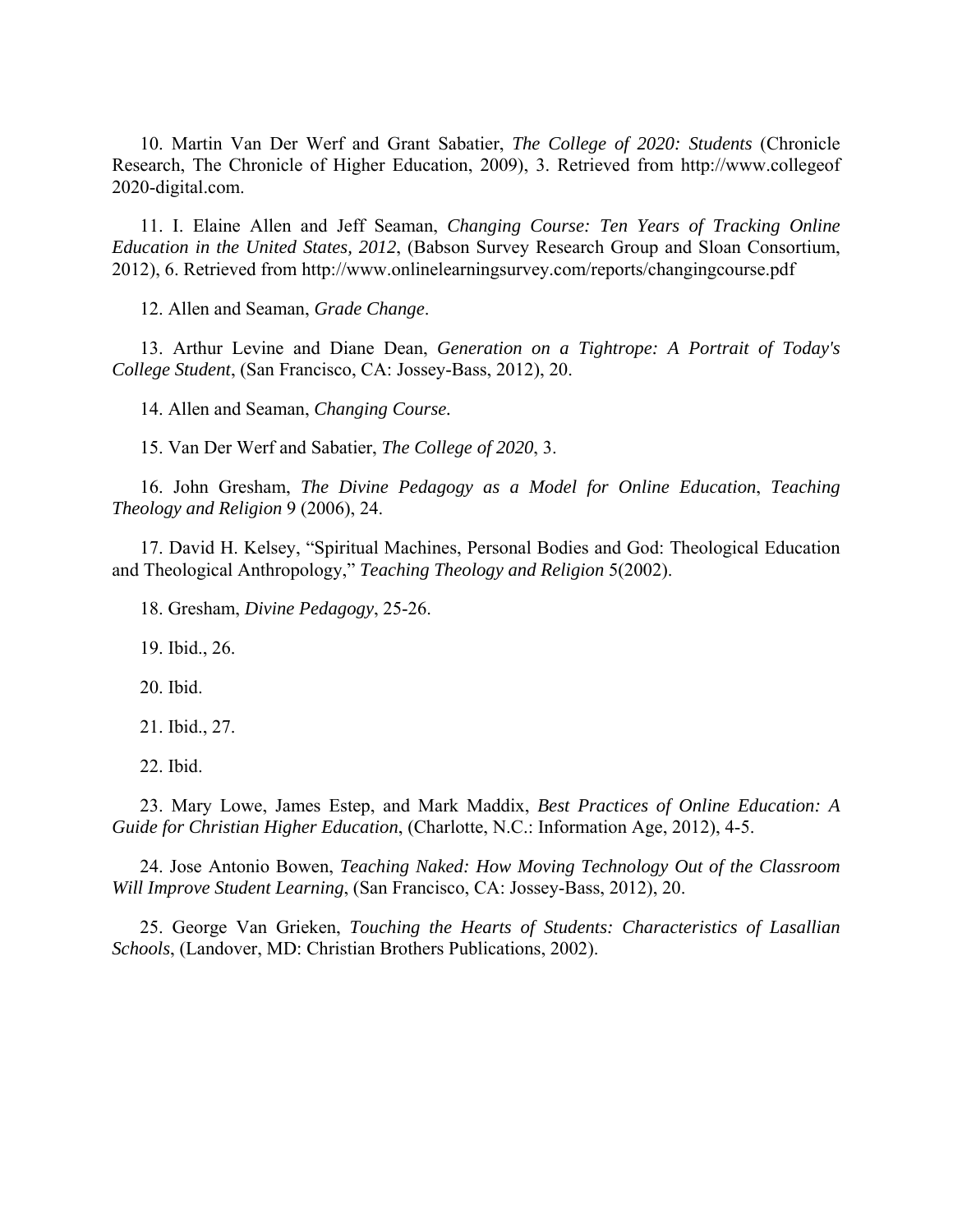#### **Bibliography**

- Allen, E. & Seaman, J. (2013). *Grade Change: Tracking Online Education in the United States, 2013.* Babson Survey Research Group and Sloan Consortium. Retrieved from http://www.onlinelearningsurvey.com/reports/gradechange.pdf
- Allen, E., & Seaman, J. (2012). *Changing Course: Ten Years of Tracking Online Education in the United States, 2012.* Babson Survey Research Group and Sloan Consortium. Retrieved from http://www.onlinelearningsurvey.com/reports/changingcourse.pdf
- Barrett, B. (2010). "Virtual Teaching and Strategies: Transitioning From Teaching Traditional Classes to Online Classes." *Contemporary Issues in Education Research*, 3(12), 17-20.
- Bowen, J. A. (2012). *Teaching Naked: How Moving Technology Out of the Classroom Will Improve Student Learning.* San Francisco, CA: Jossey-Bass.
- Bullen, M. (1998). "Participation and Critical Thinking in Online University Distance Education." *Journal of Distance Education*, 13(2), 1-32.
- Chickering, A. & Ehrmann, S. (1996, October). "Implementing the Seven Principles: Technology as Lever." *American Association for Higher Education Bulletin*, 49 (2), 3-6.
- Chickering, A. W., & Gamson, Z. F. (Eds.). (1991). Applying the Seven Principles for Good Practice in Undergraduate Education." In *New Directions for Teaching and Learning*. San Francisco: Jossey-Bass Inc.
- Cole, J., & Kritzer, J. (2009). "Strategies for Success: Teaching an Online Course." *Rural Special Education Quarterly*, 28(4), 36–40.
- Corry, M. (2008). "Quality in Distance Learning." *Distance Learning*, 5(1), 88-91.
- Crews, T., Wilkinson, K., Hemby, K. V., McCannon, M., & Wiedmaier, C. (2008). "Workload Management Strategies for Online Educators." *Delta Pi Epsilon Journal*, 50(3), 132–149.
- De La Salle, J. B. (1996). *The Conduct of Christian Schools*. Translated by F. De La Fontainerie and Richard Arnandez, FSC. Edited with notes by William Mann, FSC. Landover, MD: Christian Brothers Publications.
- De Thomasis, Louis. "Lasallian Higher Education: A Quest Filled With Paradoxical and Ambiguous Shades of Reality." In *Current Opportunities and Future Visions: Reflections on Lasallian Higher Education*, edited by Craig J. Franz. Winona, Minnesota: Saint Mary's Press. 2006.
- Dennen, V. P. (2007). "Presence and positioning as components of online instructor persona." *Journal of Research on Technology in Education*, 40(1), 95–108.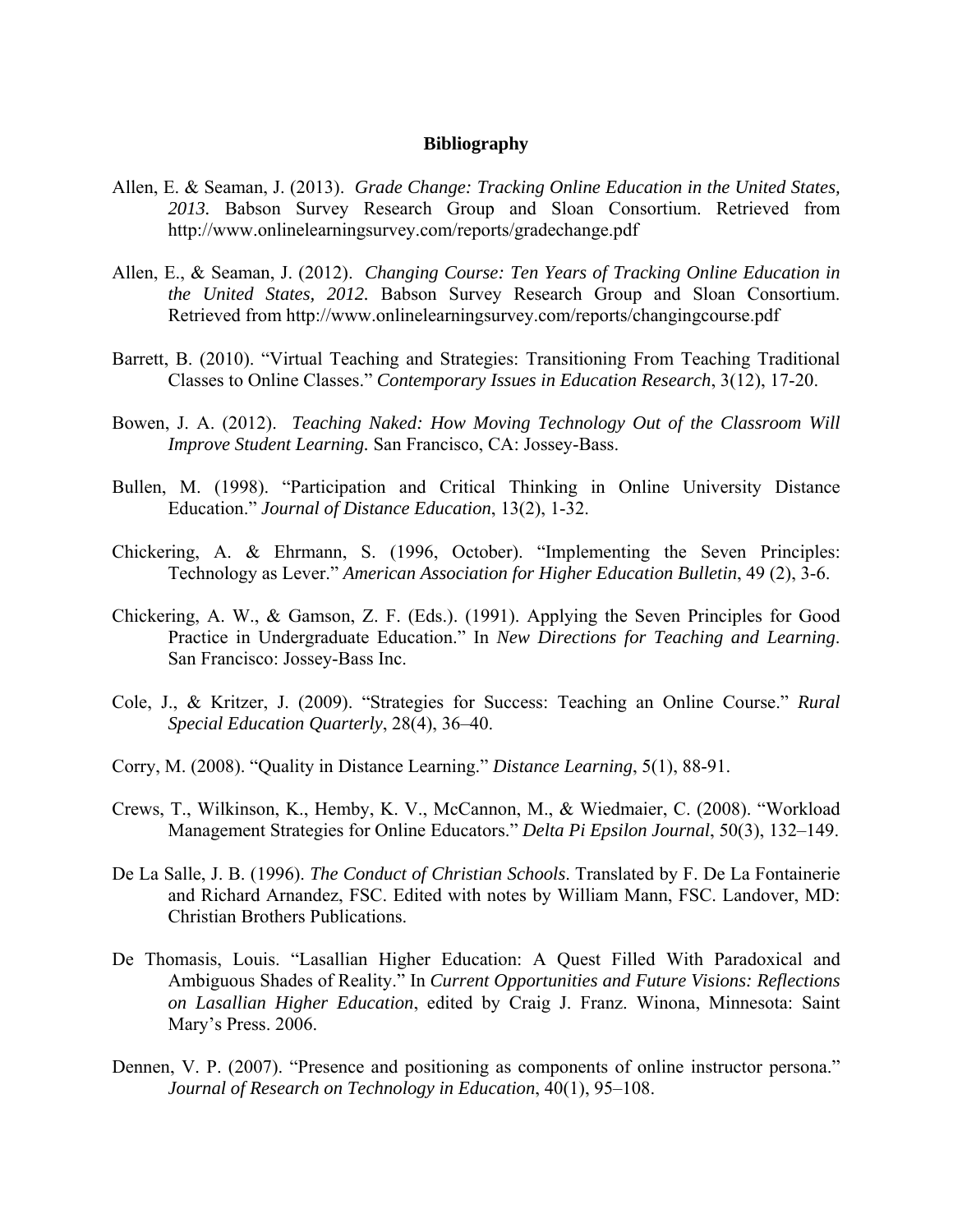- Dykman, C. A., & Davis, C. K. (2008). "Online education forum: Part two—teaching online versus teaching conventionally." *Journal of Information Systems Education*, 19(2), 157- 164.
- Easton, S. S. (2003). "Clarifying the instructor's role in online distance learning." *Communication Education*, 52(2), 87.
- Elias, T. (2010). "Universal instructional design principles for Moodle." *International Review of Research in Open and Distance Learning* 11(2). Retrieved from http://www.irrodl.org/index.php/irrodl/article/view/869
- Evans, R., & Champion, I. (2007). "Enhancing online delivery beyond PowerPoint." *The Community College Enterprise*, 13(2), 75-84.
- Fish, W. W., & Wickersham, L.E. (2009) "Best practices for online instructors: Reminders." *Quarterly Review of Distance Education*, 10 (3), 279 – 284.
- Franz, C., Ed. (2006). *Reflections on Lasallian Higher Education: Current Opportunities and Future Visions.* Winona, MN: Saint Mary's Press.
- Fullan, M. (2012). *Stratosphere: Integrating Technology, Pedagogy and Change Knowledge.* Toronto, ON: Pearson Canada.
- Fullan, M. & Pomfret, A. (1977), "Research on curriculum and instruction implementation." *Review of Educational Research Winter*, JĻ7(1), 335-397.
- Gallien, T., & Oomen-Early, J. (2008). "Personalized Versus Collective Instructor Feedback in the Online Classroom: Does Type of Feedback Affect Student Satisfaction, Academic Performance and Perceived Connectedness with the Instructor?" *International Journal on ELearning*, 7(3), 463-476.
- Garrison, D. R., & Anderson, T. (2011). *E-Learning in the 21st Century: A Framework for Research and Practice* (2nd ed.). New York: Routledge.
- Grant, M., & Thornton, H. (2007, December). "Best Practices in Undergraduate Adult-Centered Online Learning: Mechanisms for Course Design and Delivery." *MERLOT Journal of Online Learning and Teaching*, 3(4).
- Gresham, John. 2006. "The Divine Pedagogy as a Model for Online Education." *Teaching Theology and Religion* 9.1: 24–28.
- Hess, M. (2000). "Attendance to Embodiedness in Online Theologically Focused Learning." Paper presented at "Going the Distance: Theology, Religious Education, and Interactive Distance Education," 3–4 November 1999, at University of Dayton, Ohio. Available online http://www.luthersem.edu/mhess/dayton.pdf.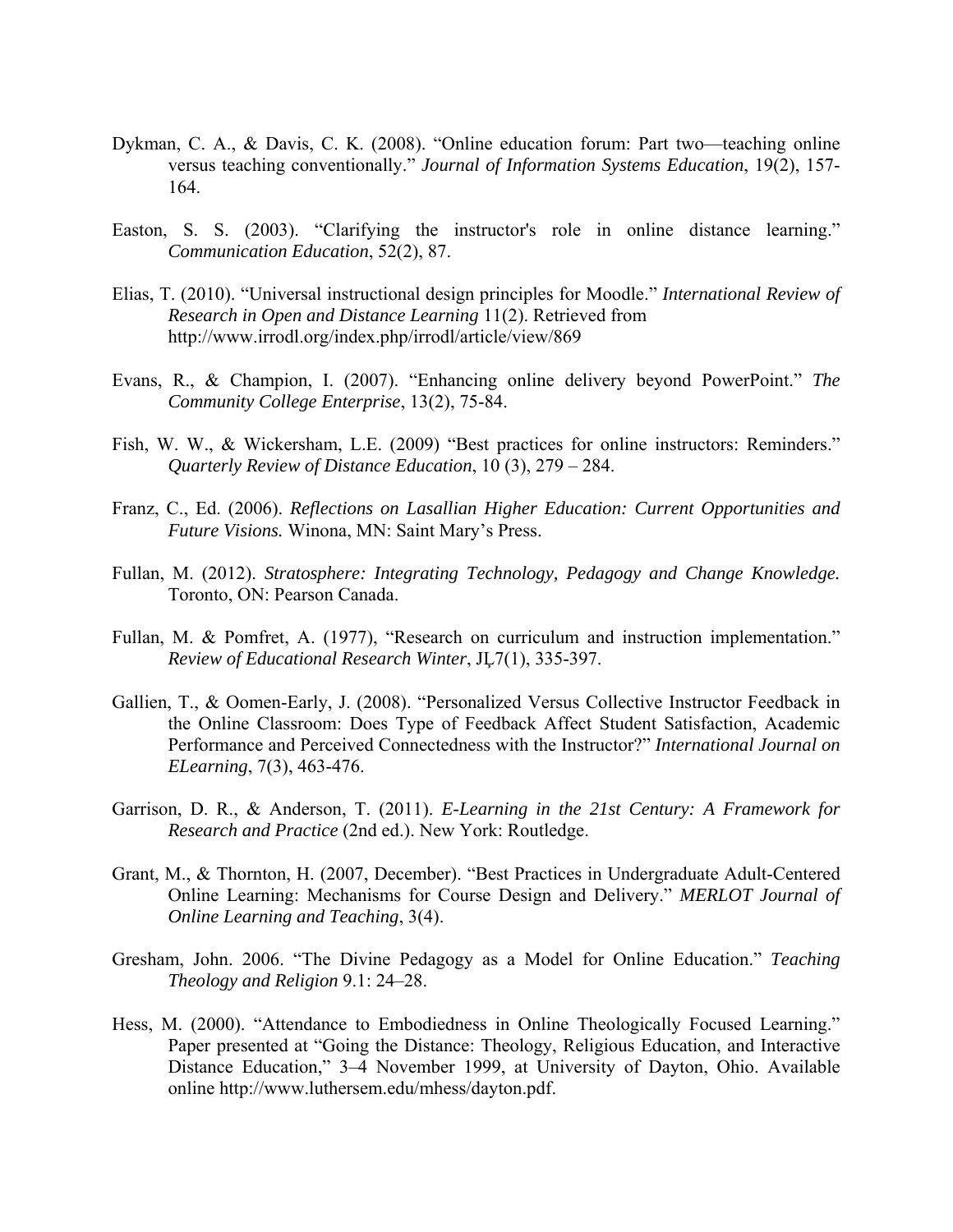- Heinemann, M. H. (2005a). "Teacher-Student interaction and learning in On-Line Theological Education, Part I: Concepts and Concerns." *Christian Higher Education*, 4, 183–209.
- Heinemann, M. H. (2005b). "Teacher-Student Interaction and Learning in On-Line Theological Education, Part II: Additional Theoretical Frameworks." *Christian Higher Education*, 4, 277–297.
- Heinemann, M. H. (2006). "Teacher-Student Interaction and Learning in On-Line Theological Education, Part III: Methodological Approach." *Christian Higher Education*, 5, 161–182.
- Heinemann, M. H. (2007). "Teacher-Student Interaction and Learning in On-Line Theological Education, Part IV: Findings and Conclusions." *Christian Higher Education*, 6, 185–206.
- Hussar, W., & Bailey, T. (2011). *Projections of Education Statistics to 2019*. National Center for Education Statistics. Retrieved March 16, 2011, from http://nces.ed.gov/pubsearch/pubsinfo.asp?pubid=2011017
- Husson, W. J., & Waterman, E. K. (2002). "Quality Measures in Distance Learning." *Higher Education in Europe*, 27(3), 253-260. doi:10.1080/0379772022000014989
- Instructional Technology Council. (2011). *Best Practices for Electronically Offered Degree and Certificate Programs.* Washington, DC: Author. Retrieved from <http://www.sacscoc.org>.
- Johnson, L., Adams, S., Cummins, M., Estrada, V., Freeman, A. & Ludgate, H. (2013). *The New Media Consortium (NMC) Horizon Report: 2013, Higher Education Edition.* Retrieved October 5, 2013 from http://www.editlib.org/p/46484.
- Kelsey, D. H. (2002). "Spiritual Machines, Personal Bodies and God: Theological Education and Theological Anthropology." *Teaching Theology and Religion*, 5(1), 2–9.
- Landeros J.M.W. (2006). "Toward the Creation of a Lasallian International University Network: Progress and Promise." In Franz, C.J. FSC, (Ed.), *Current Opportunities and Future Visions: Reflections on Lasallian Higher Education*. Saint Mary's College of CA, Moraga, CA.
- Lehman, R., & Conceição, S. (2010). *Creating a Sense of Presence in Online Teaching: How to "Be There" for Distance Learners*. San Francisco, CA: John Wiley & Sons.
- Leners, D., & Sotzman, K. (2006). "Graduate Student Perceptions: Feeling the Passion of Caring Online." *Nursing Education Perspectives*, 27(6), 315-319.
- Levine, A. & Dean, D.R. (2012). *Generation on a Tightrope: A Portrait of Today's College Student.* San Francisco, CA: Jossey-Bass.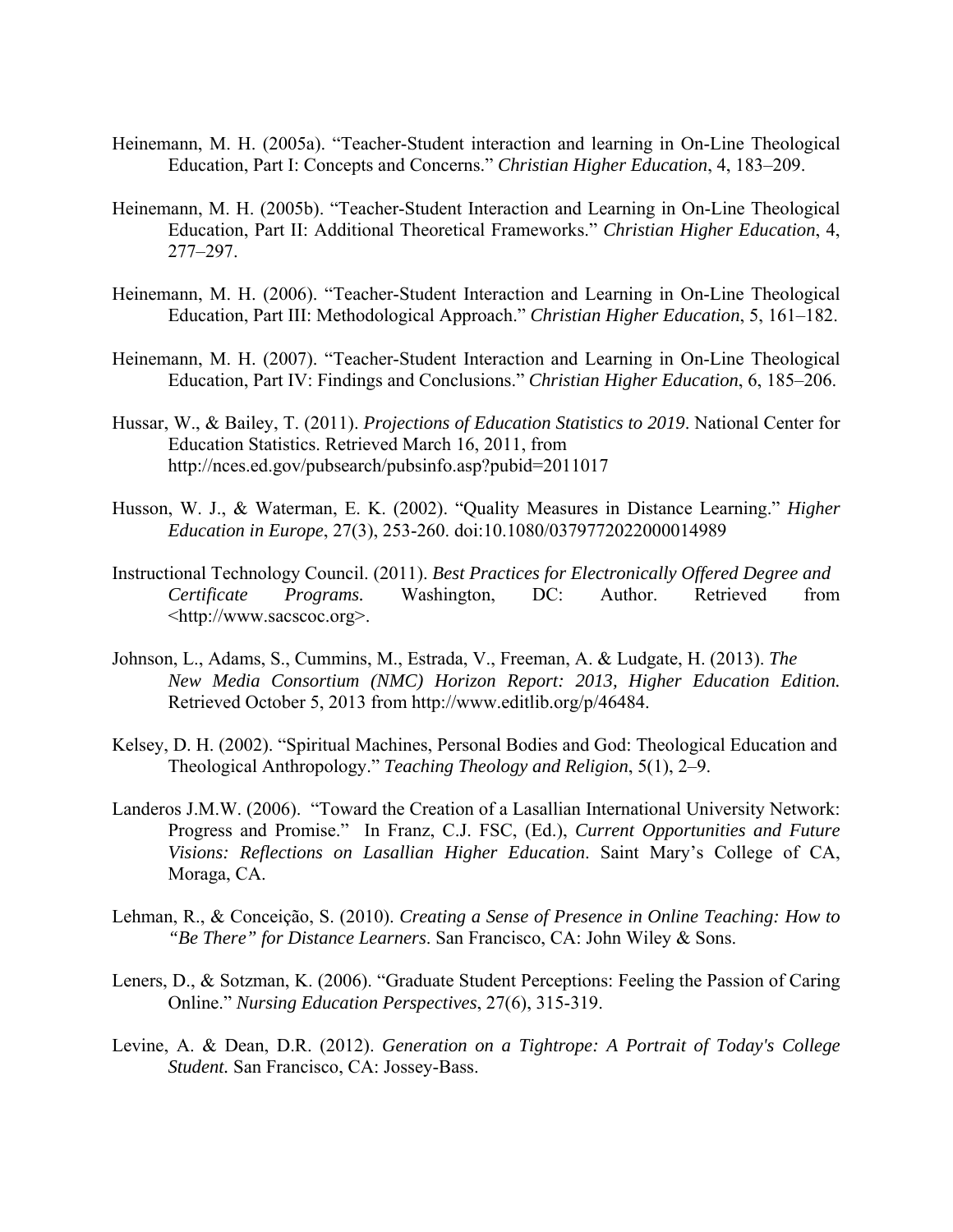- Lorenzetti, J. P. (2010, September). "Is There Too Much Interaction in Your Courses?" *Distant Education Report.* Retrieved from http://www.magnapubs.com/newsletter/story/5339.
- Lorenzetti, J. (2013). "The Four Crucial Factors in High Quality Distance Learning Courses." *Distance Education Report*, 17 (17), 2 – 4.
- Lowe, M., Estep, J., & Maddix, M. A. (2012). *Best Practices of Online Education: A Guide for Christian Higher Education*. Charlotte, N.C.: Information Age.
- Mandernach, B. J., Donnelli, E., Dailey, A., & Schulte, M. (2005). "A Faculty Evaluation Model for Online Instructors: Mentoring and Evaluation in the Online Classroom." *Online Journal of Distance Learning Administration*, 8 (3), 1-30.
- Mandernach, B.J., Forrest, K., Babutzke, J., & Manker, L. (2009). "The Role of Instructor Interactivity in Promoting Critical Thinking in Online and Face-to-Face Classrooms." *Journal of Online Learning and Teaching*, 5(1), 49-62.
- Marek, K. (2009). "Learning to Teach Online: Creating a Culture of Support for Faculty." *Journal of Education for Library & Information Science*, 50(4), 275–292.
- McClary, J. (2013). "Factors in High Quality Distance Learning Courses." *Online Journal of Distance Learning Administration*, XVI (II), Retrieved from http://www.westga.edu/~distance/ojdla/summer162/mcclary162.html
- Meyer, R. A. (2001*). Distance Education Standards*. Chicago: International Distance Education Certification Center. Retrieved Oct. 1, 2013 from https://www.idecc.org/content.cfm?page=Downloads
- Moore, J.D. (2011). "A Synthesis of Sloan-C Effective Practices." *Journal of Asynchronous Learning Networks*, 16 (1), 91-102.
- Mueller, J. (2008). *Living a Spirituality of Action: A Woman's Perspective*. Cincinnati, OH: St. Anthony Messenger Press.
- Palloff, R. M. & Pratt, P. (2003). *The Virtual Student: A Profile and Guide to Working with Online Learners.* San Francisco: Jossey-Bass.
- Rourke, L., Anderson, T., Garrison, D. R., & Archer, W. (2001). "Assessing Social Presence in Asynchronous Text-Based Computer Conferencing." *Journal of Distance Education*, 1– 18. Web.
- Rummery, G., & Lasallian Education Centre. (2006). *The De La Salle Brothers in Australia: 100 years of presence: A centenary essay.* Malvern, Vic: Lasallian Education Centre.